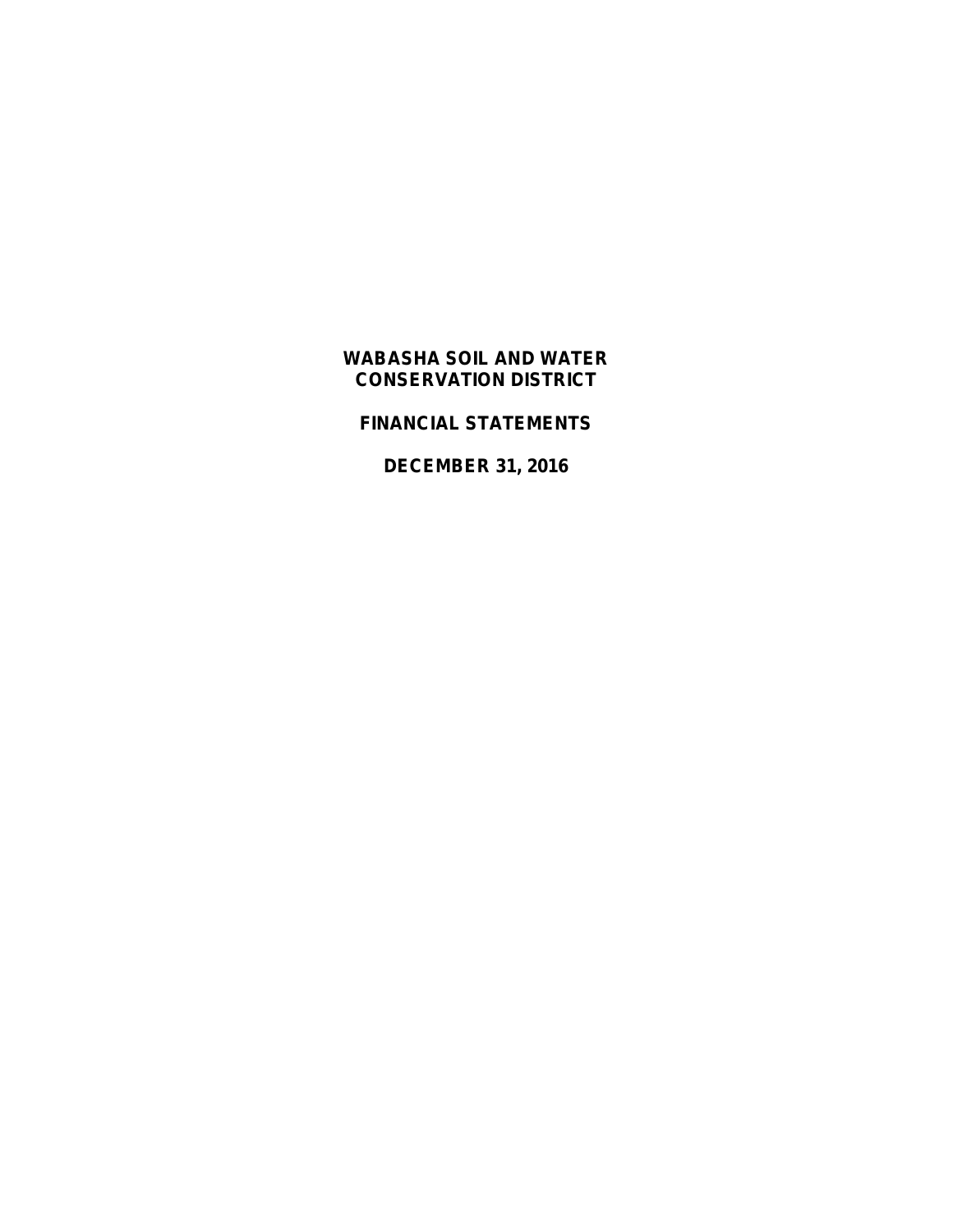# **TABLE OF CONTENTS**

| <b>FINANCIAL SECTION</b>                                                                                                                                                                                                           | Page           |  |
|------------------------------------------------------------------------------------------------------------------------------------------------------------------------------------------------------------------------------------|----------------|--|
| Independent Auditor's Report                                                                                                                                                                                                       | 1              |  |
| Management's Discussion and Analysis                                                                                                                                                                                               | 3              |  |
| <b>BASIC FINANCIAL STATEMENTS</b>                                                                                                                                                                                                  |                |  |
| Statement of Net Position and Governmental Fund Balance Sheet                                                                                                                                                                      | $\overline{7}$ |  |
| Statement of Activities and Governmental Fund Revenues,<br><b>Expenditures and Changes In Fund Balance</b>                                                                                                                         | 8              |  |
| Notes to the Financial Statements                                                                                                                                                                                                  | 9              |  |
| <b>REQUIRED SUPPLEMENTARY INFORMATION</b>                                                                                                                                                                                          |                |  |
| Budgetary Comparison Statement, Budget and Actual,<br><b>General Fund</b>                                                                                                                                                          | 21             |  |
| <b>Schedule of Contributions</b>                                                                                                                                                                                                   | 22             |  |
| Schedule of Proportionate Share of Net Pension Liability                                                                                                                                                                           | 22             |  |
| <b>ADDITIONAL REPORTS</b>                                                                                                                                                                                                          |                |  |
| Minnesota Legal Compliance Report                                                                                                                                                                                                  | 23             |  |
| Independent Auditor's Report on Internal Control Over<br>Financial Reporting and on Compliance and Other Matters<br>Based on an Audit of Financial Statements Performed in<br><b>Accordance With Government Auditing Standards</b> | 24             |  |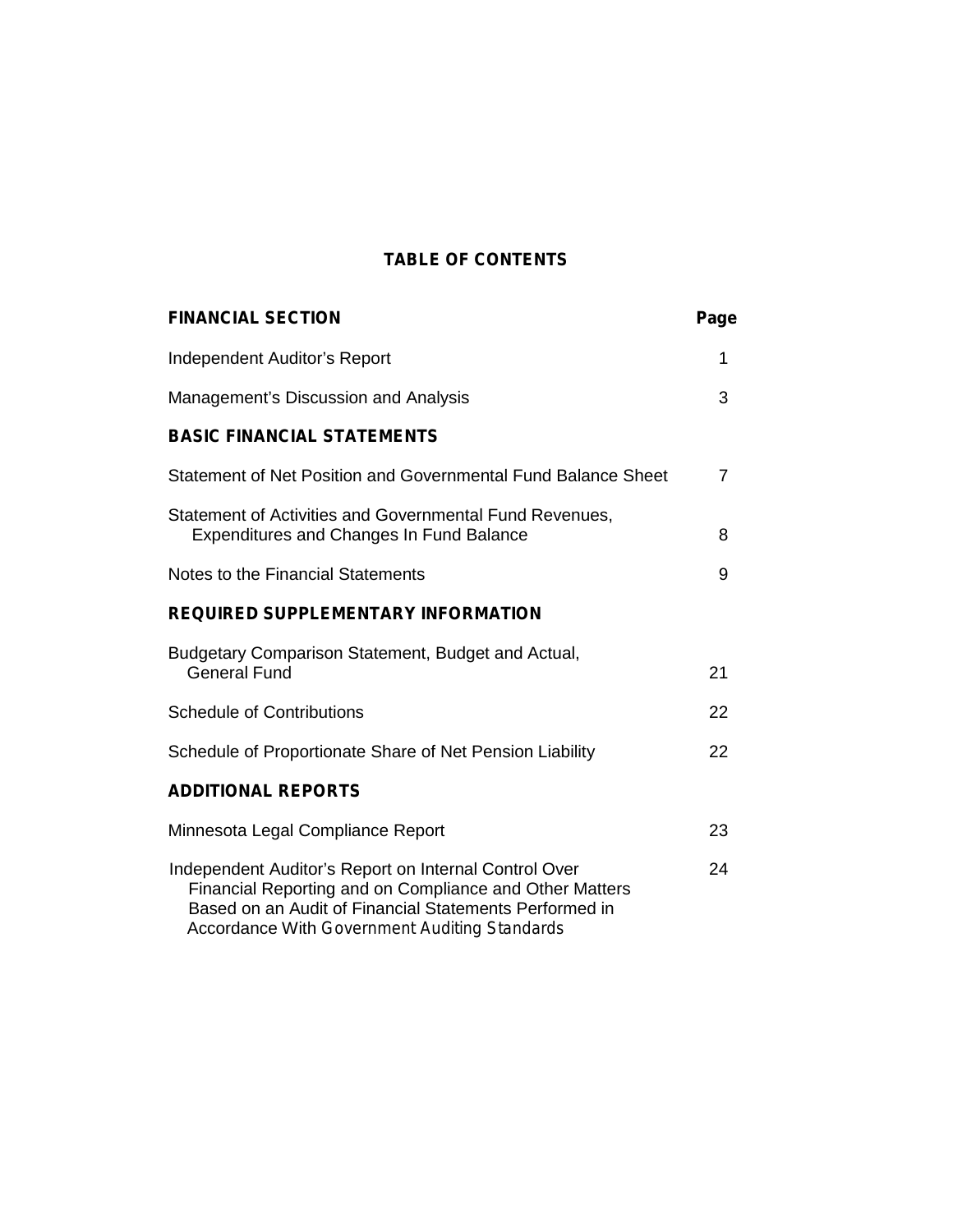# **PETERSON COMPANY LTD.**

## **INDEPENDENT AUDITOR'S REPORT**

Board of Supervisors Wabasha Soil and Water Conservation District Wabasha, Minnesota

#### **Report on the Financial Statements**

We have audited the accompanying financial statements of the governmental activities and the general fund of Wabasha Soil and Water Conservation District, Wabasha, Minnesota, as of and for the year ended December 31, 2016, and the related notes to the financial statements, which collectively comprise the District's basic financial statements as listed in the table of contents.

#### *Management's Responsibility* **for the Financial Statements**

Management is responsible for the preparation and fair presentation of these financial statements in accordance with accounting principles generally accepted in the United States of America. This includes the design, implementation, and maintenance of internal control relevant to the preparation and fair presentation of financial statements that are free from material misstatement, whether due to fraud or error.

## *Auditor's Responsibility*

Our responsibility is to express opinions on these financial statements based on our audit. We conducted our audit in accordance with auditing standards generally accepted in the United States of America and the standards applicable to financial audits contained in *Government Auditing Standards*, issued by the Comptroller General of the United States. Those standards require that we plan and perform the audit to obtain reasonable assurance about whether the financial statements are free from material misstatement.

An audit involves performing procedures to obtain audit evidence about the amounts and disclosures in the financial statements. The procedures selected depend on the auditor's judgment, including the assessment of the risks of material misstatement of the financial statements, whether due to fraud or error. In making those risk assessments, the auditor considers internal control relevant to the entity's preparation and fair presentation of the financial statements in order to design audit procedures that are appropriate in the circumstances, but not for the purpose of expressing an opinion on the effectiveness of the entity's internal control. Accordingly, we express no such opinion. An audit also includes evaluating the appropriateness of accounting policies used and the reasonableness of significant accounting estimates made by management, as well as evaluating the overall presentation of the financial statements.

We believe that the audit evidence we have obtained is sufficient and appropriate to provide a basis for our audit opinions.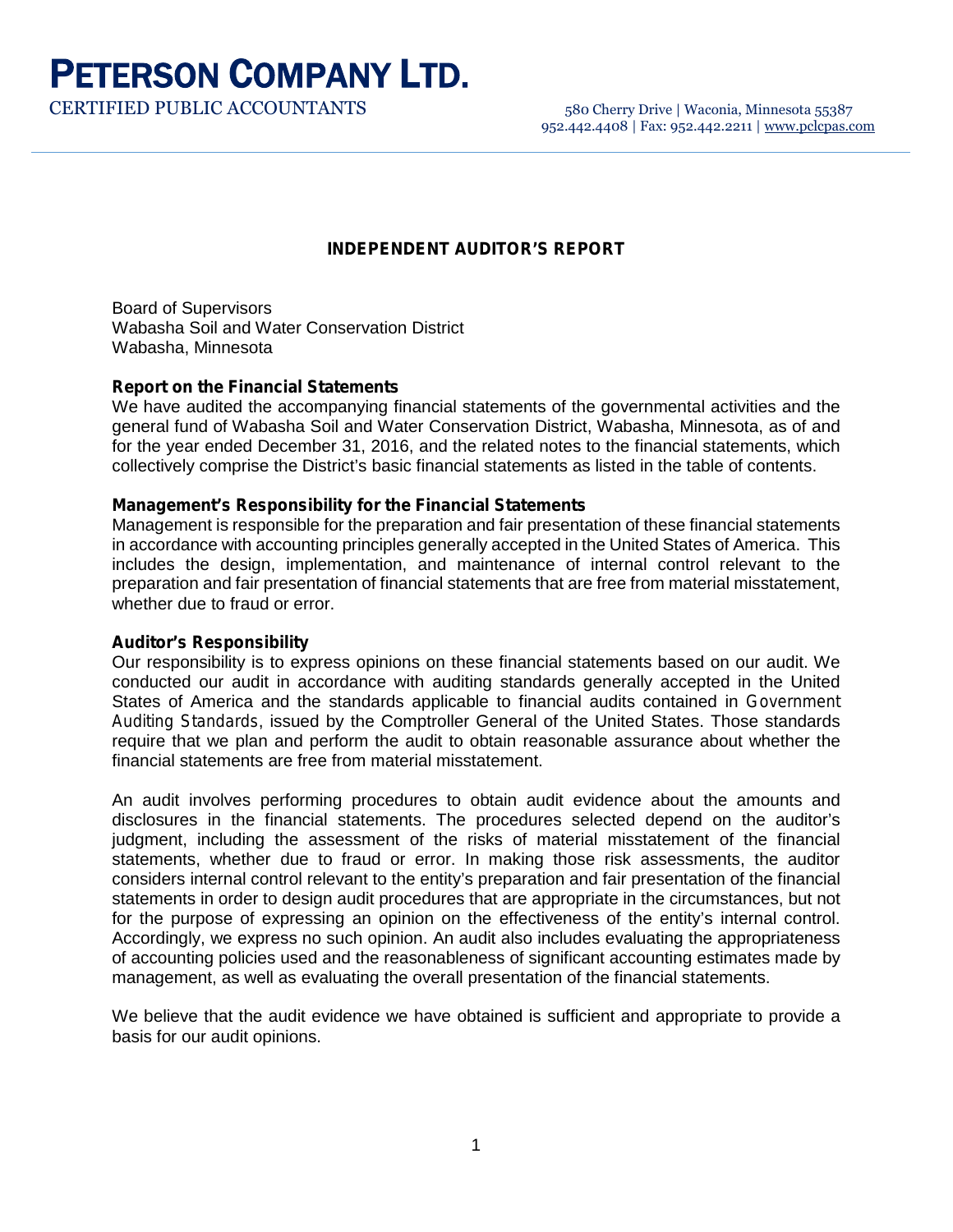#### *Opinions*

In our opinion, the financial statements referred to above present fairly, in all material respects, the respective financial position of the governmental activities and the general fund of the Wabasha Soil and Water Conservation District as of December 31, 2016, and the respective changes in financial position for the general fund for the year then ended in accordance with accounting principles generally accepted in the United States of America.

#### *Other Matters*

#### *Required Supplementary Information*

Accounting principles generally accepted in the United States of America require that the management's discussion and analysis on pages 3–6, the budgetary comparison statement on page 21, and defined benefit pension plan schedules on page 22 be presented to supplement the basic financial statements. Such information, although not a part of the basic financial statements, is required by the Governmental Accounting Standards Board, who considers it to be an essential part of financial reporting for placing the basic financial statements in an appropriate operational, economic, or historical context. We have applied certain limited procedures to the required supplementary information in accordance with auditing standards generally accepted in the United States of America, which consisted of inquiries of management about the methods of preparing the information and comparing the information for consistency with management's responses to our inquiries, the basic financial statements, and other knowledge we obtained during our audit of the basic financial statements. We do not express an opinion or provide any assurance on the information because the limited procedures do not provide us with sufficient evidence to express an opinion or provide any assurance.

#### **Other Reporting Required by Government Auditing Standards**

In accordance with *Government Auditing Standards*, we have also issued our report dated October 4, 2017, on our consideration of the Wabasha Soil and Water Conservation District's internal control over financial reporting and on our tests of its compliance with certain provisions of laws, regulations, contracts, and grant agreements and other matters. The purpose of that report is to describe the scope of our testing of internal control over financial reporting and compliance and the results of that testing, and not to provide an opinion on internal control over financial reporting or on compliance. That report is an integral part of an audit performed in accordance with *Government Auditing Standards* in considering Wabasha Soil and Water Conservation District's internal control over financial reporting and compliance.

Peterson Company Ltd

PETERSON COMPANY LTD. Certified Public Accountants Waconia, Minnesota

October 4, 2017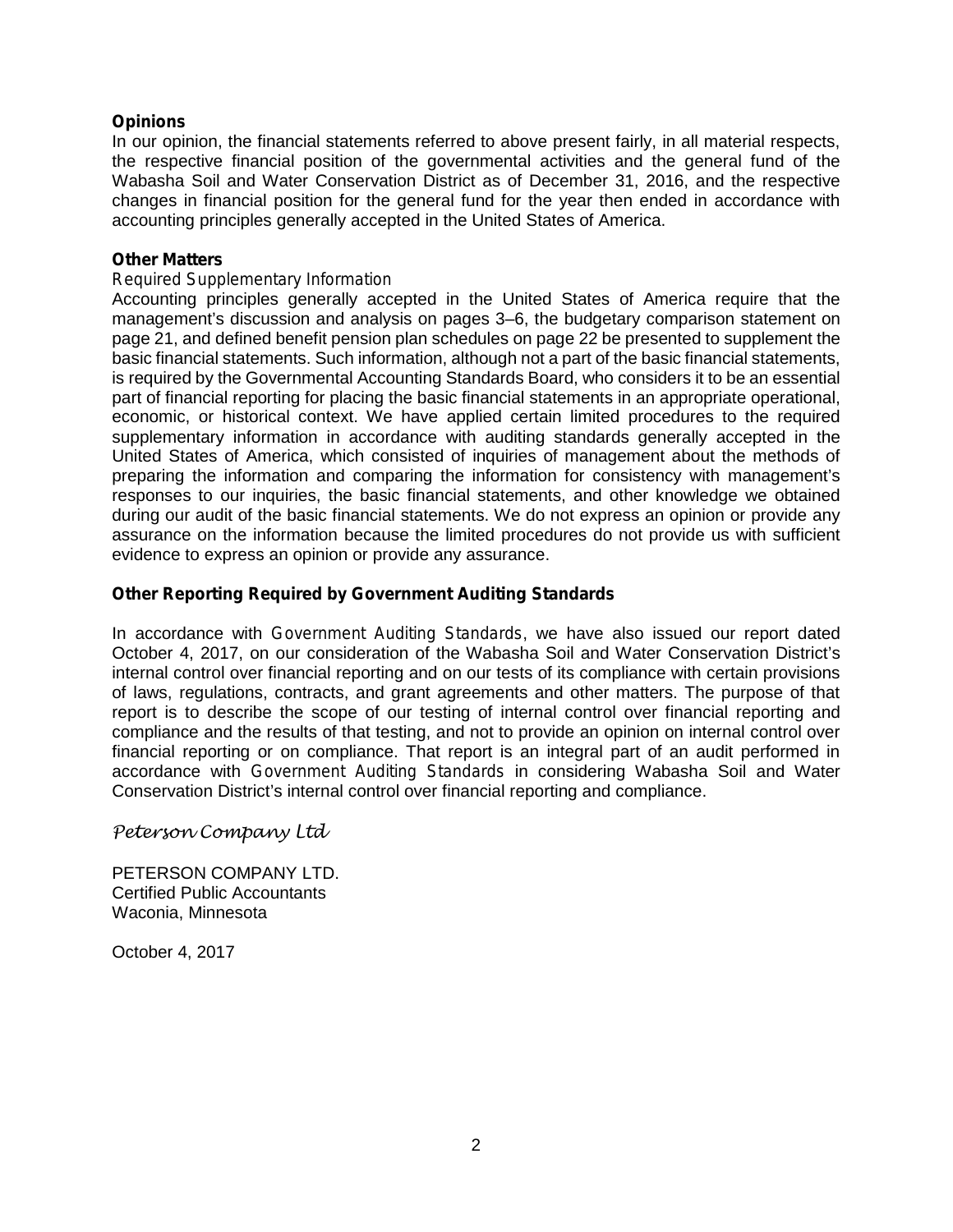#### **MANAGEMENT'S DISCUSSION AND ANALYSIS WABASHA SOIL AND WATER CONSERVATION DISTRICT DECEMBER 31, 2016**

The Wabasha Soil and Water Conservation District's discussion and analysis provides an overview of the District's financial activities for the fiscal year ended December 31, 2016. Since this information is designed to focus on the current year's activities, resulting changes, and currently known facts, it should be read in conjunction with the financial statements.

## **USING THIS ANNUAL REPORT**

This annual report consists of three parts: management's discussion and analysis (this section), the basic financial statements, and required supplementary information. The basic financial statements include a series of financial statements. The Statement of Net Position and the Statement of Activities provide information about the activities of the District as a whole and present a longer-term view of the District's finances. For governmental activities, financial statements tell how services were financed in the short term as well as what remains for future spending. Fund financial statements also report the District's operations in more detail than the government-wide statements by providing information about the District's general fund. Since Districts are single-purpose, special-purpose government units, the District combines the government-wide and fund financial statements into a single presentation.

#### **The Statement of Net Position and the Statement of Activities**

One of the most important questions asked about the District's finances is, "Is the District as a whole better or worse off as a result of the year's activities?" The Statement of Net Position and the Statement of Activities report information about the District as a whole and about its activities in a way that helps answer this question. These statements include all assets and liabilities using the accrual basis of accounting, which is similar to the accounting used by most private-sector companies. All of the current year's revenues and expenses are taken into account regardless of when cash is received or paid.

These two statements report the District's net position and changes in them. You can think of the District's net position — the difference between assets plus deferred outflows of resources and liabilities plus deferred inflows of resources — as one way to measure the District's financial health, or financial position. Over time, increases or decreases in the District's net position are one indicator of whether its financial health is improving or deteriorating. You will need to consider other non-financial factors, however, such as changes in the state and local governmental funding, to assess the overall health of the District.

In the Statement of Net Position and the Statement of Activities, the District presents governmental activities. All of the District's basic services are reported here. Appropriations from the county and state finance most activities.

#### **Reporting the District's General Fund**

Our analysis of the District's general fund is part of this report. The fund financial statements provide detailed information about the general fund—not the District as a whole. The District presents only a general fund, which is a governmental fund. All of the District's basic services are reported in the general fund, which focuses on how money flows into and out of the fund and the balances left at year-end that are available for spending. The fund is reported using an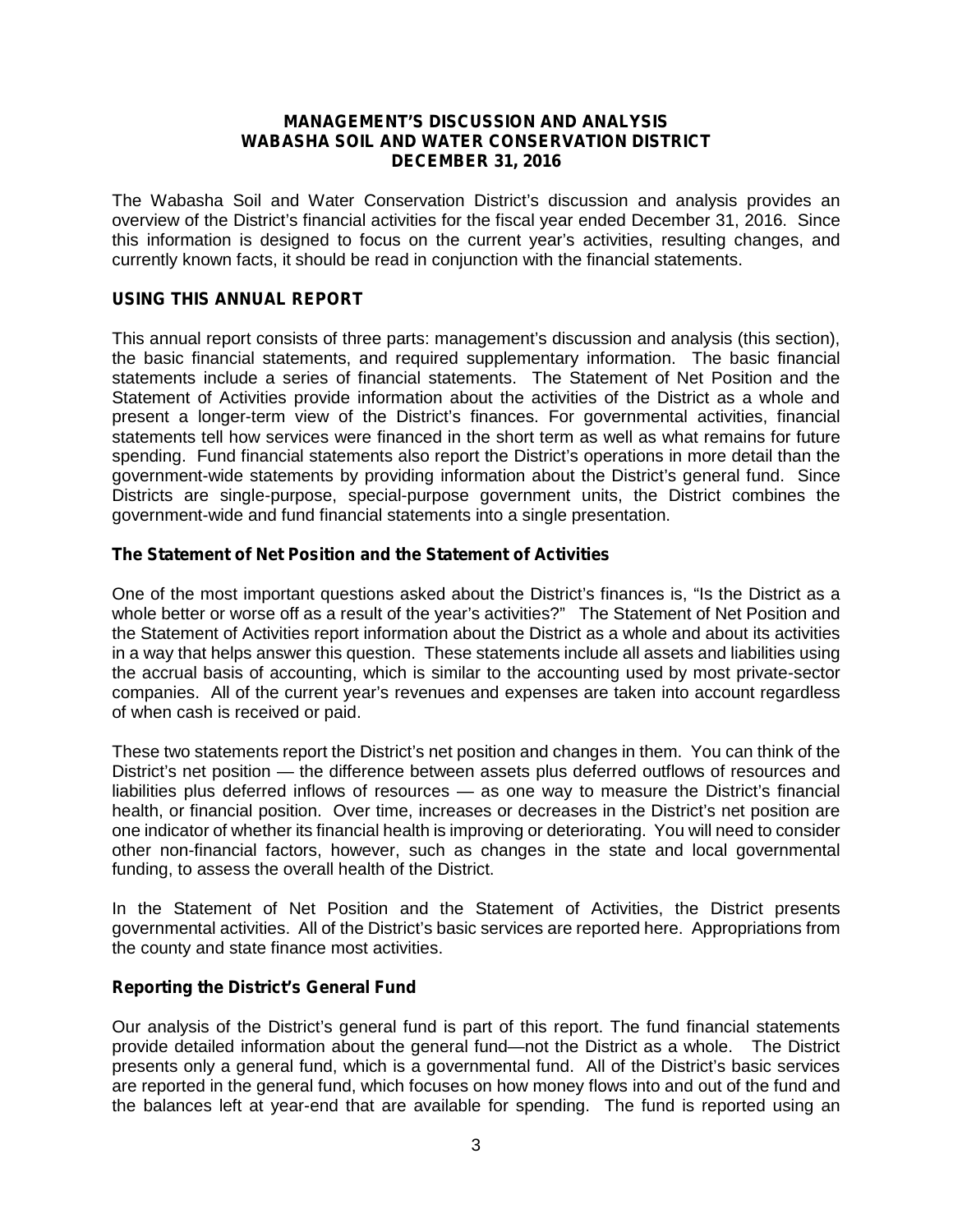accounting method called modified accrual accounting. This method measures cash and all other financial assets that can be readily converted to cash. The general fund statements provide a detailed short-term view of the District's general government operations and the basic services it provides. Governmental fund information helps you determine whether there are more or fewer financial resources that can be spent in the near future to finance the District's programs. We describe the relationship (or differences) between governmental activities (reported in the Statement of Net Position and the Statement of Activities) and governmental funds in a reconciliation included with the financial statements.

## **THE DISTRICT AS A WHOLE**

Our analysis focuses on the net position and change in net position of the District's governmental activities.

Net Position:

|                                          | <b>Governmental Activities</b> |         |  |     |           |
|------------------------------------------|--------------------------------|---------|--|-----|-----------|
|                                          |                                | 2016    |  |     | 2015      |
| <b>Current Assets</b>                    | \$                             | 485,137 |  | \$  | 207,590   |
| Capital Assets, net of depreciation      |                                | 10,743  |  |     | 15,089    |
| Deferred Outflows of Resources           |                                | 139,064 |  |     | 18,196    |
| <b>Combined Assets and Deferred</b>      |                                |         |  |     |           |
| <b>Outflows of Resources</b>             |                                | 634,944 |  | \$. | 240,875   |
|                                          |                                |         |  |     |           |
| <b>Current Liabilities</b>               | \$                             | 310,445 |  | \$  | 123,417   |
| Long-Term Liabilities                    |                                | 266,028 |  |     | 125,082   |
| Deferred Inflows of Resources            |                                | 38,330  |  |     | 34,195    |
| <b>Combined Liabilities and Deferred</b> |                                |         |  |     |           |
| Inflows of Resources                     | \$                             | 614,803 |  | \$  | 282,694   |
|                                          |                                |         |  |     |           |
| <b>Investment in Capital Assets</b>      | \$                             | 10,743  |  | \$  | 15,089    |
| Unrestricted                             |                                | 9,398   |  |     | (56,908)  |
| <b>Total Net Position</b>                |                                | 20,141  |  | \$  | (41, 819) |

Net position of the District's governmental activities increased by \$61,960. Unrestricted net position, the part of net position that can be used to finance day-to-day operations without constraints established by debt covenants, enabling legislation, or other legal requirements changed from \$(56,908) at December 31, 2015 to \$9,398 at December 31, 2016.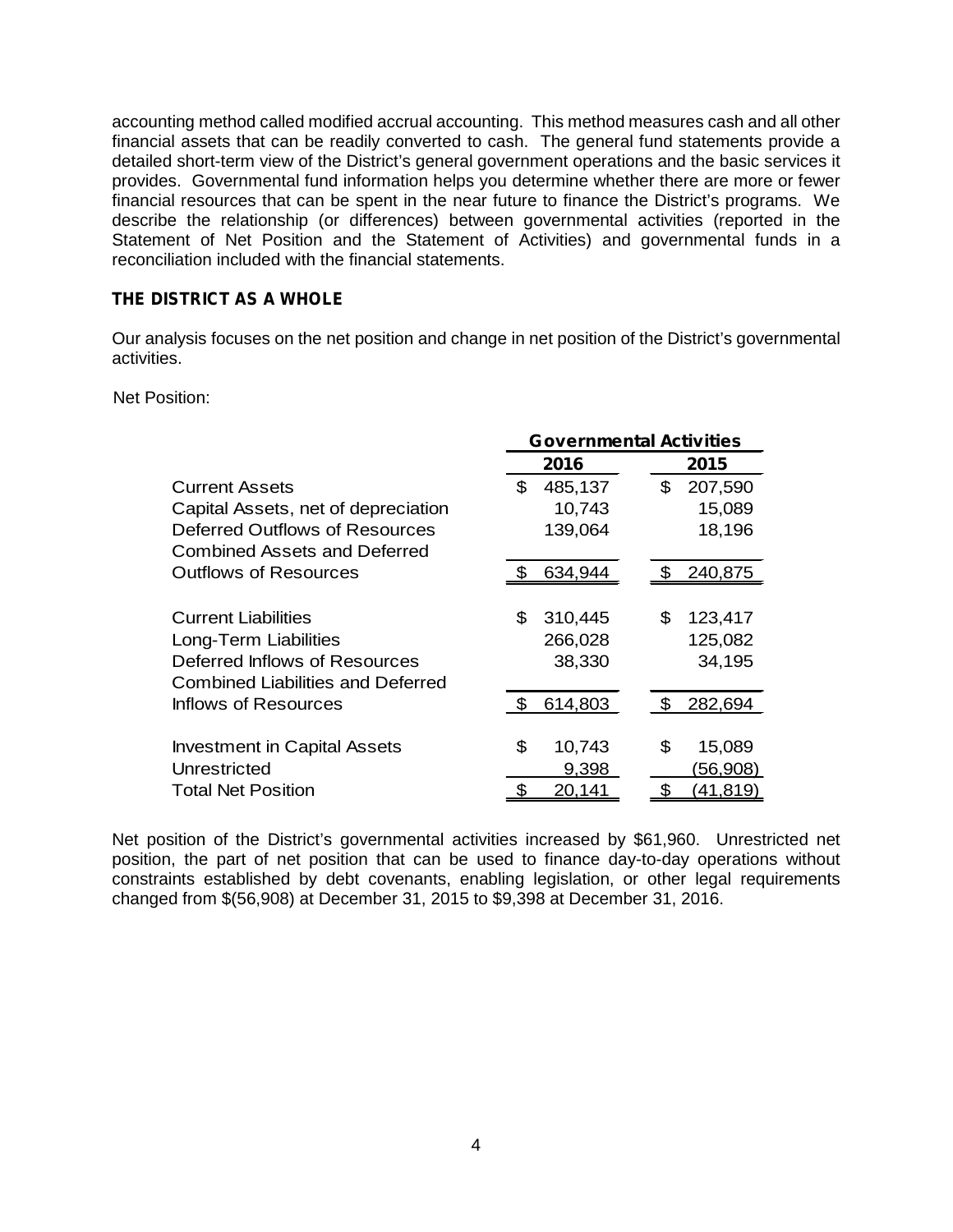Change in Net Position:

|                                     | <b>Governmental Activities</b> |               |  |  |  |
|-------------------------------------|--------------------------------|---------------|--|--|--|
| Revenues                            | 2016                           | 2015          |  |  |  |
| Intergovernmental                   | 551,099<br>S                   | \$<br>544,182 |  |  |  |
| <b>Charges for Services</b>         | 21,681                         | 13,908        |  |  |  |
| <b>Investment Earnings</b>          | 393                            | 1,052         |  |  |  |
| <b>Miscellaneous</b>                | 2,082                          | 6,836         |  |  |  |
| <b>Total Revenues</b>               | 575,255                        | 565,978<br>S. |  |  |  |
| <b>Expenditures</b>                 |                                |               |  |  |  |
| Conservation                        | 513,295                        | 621,565<br>\$ |  |  |  |
| <b>Total Expenditures</b>           | 513,295                        | 621,565       |  |  |  |
| Increase (decrease) in Net Position | 61,960                         | \$<br>55,587) |  |  |  |

The District's total revenues increased by \$9,277. The total cost of programs and services decreased by \$108,270.

## **THE DISTRICT'S GENERAL FUND**

As the District completed the year, its general fund as presented in the balance sheet reported a combined fund balance of \$174,692, which is above last year's total of \$84,173.

## **General Fund Budgetary Highlights**

The actual charges to appropriations (expenditures) were \$269,022 below the final budgeted amounts. The most significant negative variance of \$288,345 occurred in State Revenue. The most significant positive variance of \$278,502 occurred in State Project Expenditures.

## **CAPITAL ASSETS & LONG-TERM LIABILITIES**

#### **Capital Assets**

At the end of 2016, the District had \$10,743 invested in capital assets. This amount represents a net decrease (including additions and deletions) of \$4,346 from last year.

#### **Long-Term Liabilities**

At the end of 2016, the District had \$6,204 in accrued compensated absences and \$259,824 in Net Pension Liability. This compares to \$5,884 in 2015 for accrued compensated absences and \$119,198 in Net Pension Liability.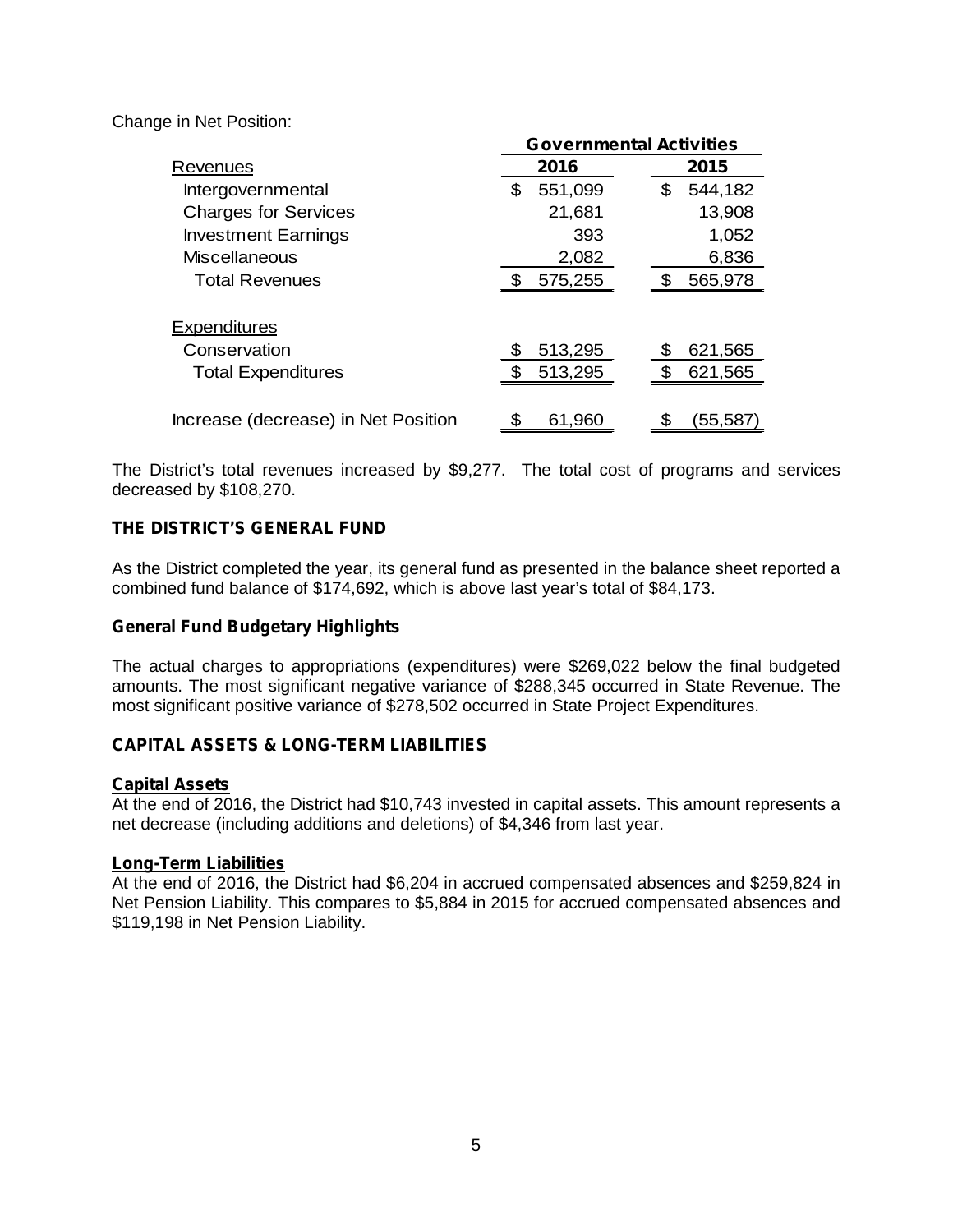## **CONTACTING THE DISTRICT'S FINANCIAL MANAGEMENT**

This financial report is designed to provide our citizens, customers and creditors with a general overview of the District's finances and to show the District's accountability for the money it receives. If you have questions about this report or need additional financial information, contact the Wabasha Soil and Water Conservation District at 611 Broadway Ave, Suite 10, Wabasha, MN 55981. The phone number is 651-565-4673 extension 3.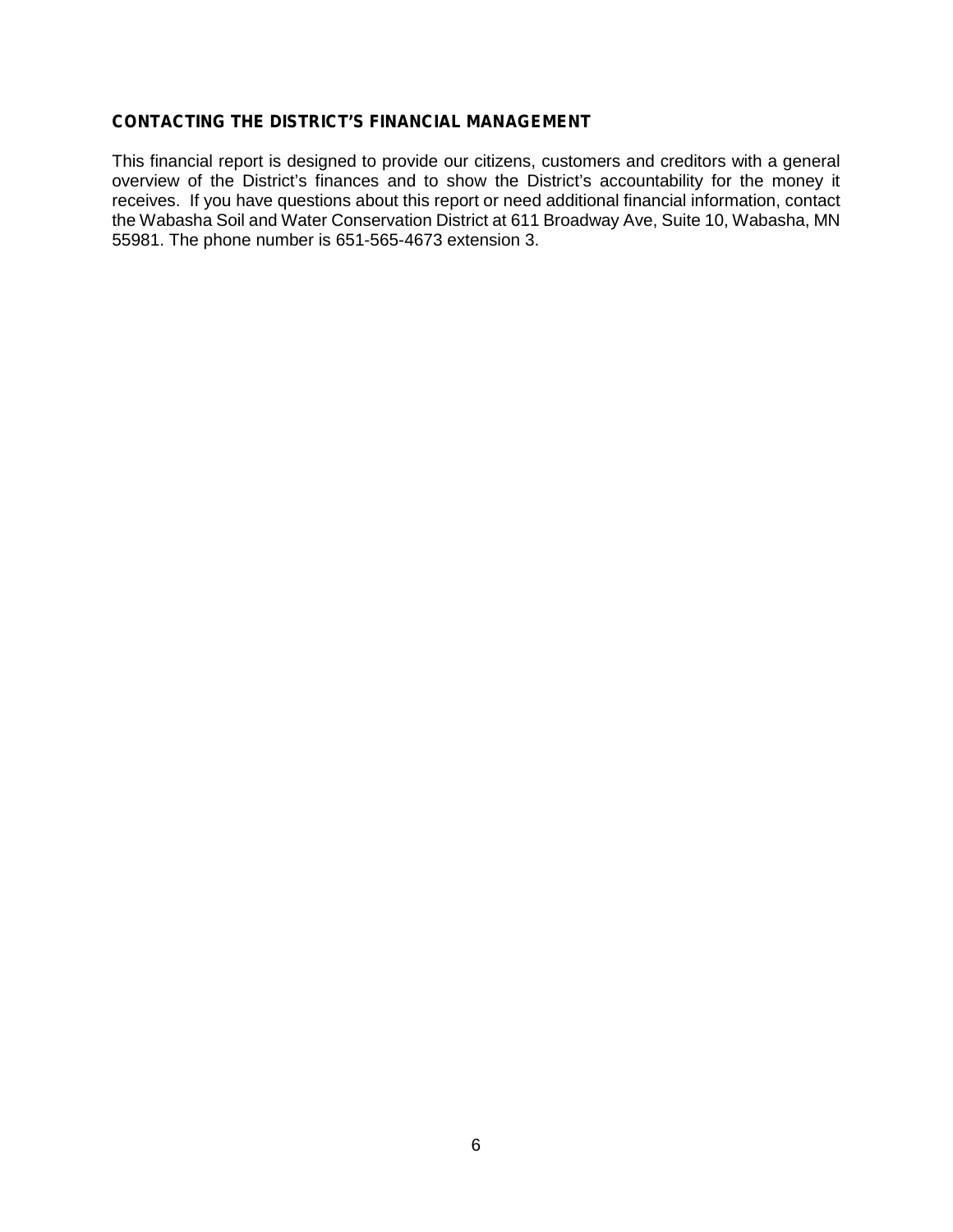#### **WABASHA SOIL AND WATER CONSERVATION DISTRICT WABASHA, MINNESOTA STATEMENT OF NET POSITION AND GOVERNMENTAL FUND BALANCE SHEET DECEMBER 31, 2016**

|                                                         | General<br>Fund |         |                         | Adjustments |                         | Statement of<br><b>Net Position</b> |
|---------------------------------------------------------|-----------------|---------|-------------------------|-------------|-------------------------|-------------------------------------|
| <b>Assets</b>                                           |                 |         |                         |             |                         |                                     |
| Cash                                                    | \$              | 434,463 | \$                      |             | \$                      | 434,463                             |
| Due from Other Governments                              |                 | 49,810  |                         |             |                         | 49,810                              |
| Prepaid Items                                           |                 | 864     |                         |             |                         | 864                                 |
| Capital Assets:                                         |                 |         |                         |             |                         |                                     |
| Equipment (net of accumulated depreciation)             |                 |         |                         | 10,743      |                         | 10,743                              |
| <b>Total Assets</b>                                     |                 | 485,137 |                         | 10,743      |                         | 495,880                             |
| <b>Deferred Outflows of Resources</b>                   |                 |         |                         |             |                         |                                     |
| Defined Benefit Pension Plan                            |                 |         |                         | 139,064     |                         | 139,064                             |
| <b>Combined Assets and Deferred</b>                     |                 |         |                         |             |                         |                                     |
| <b>Outflows of Resources</b>                            | \$              | 485,137 | \$                      | 149,807     | \$                      | 634,944                             |
| <b>Liabilities</b>                                      |                 |         |                         |             |                         |                                     |
| <b>Current Liabilities:</b>                             |                 |         |                         |             |                         |                                     |
| <b>Unearned Revenue</b>                                 | \$              | 293,677 | \$                      |             | \$                      | 293,677                             |
| <b>Accounts Payable</b>                                 |                 | 4,750   |                         |             |                         | 4,750                               |
| <b>Accrued Wages</b>                                    |                 | 3,694   |                         |             |                         | 3,694                               |
| <b>Accrued Payroll Taxes</b>                            |                 | 8,324   |                         |             |                         | 8,324                               |
| Long-term Liabilities:                                  |                 |         |                         |             |                         |                                     |
| Net Pension Liability                                   |                 |         |                         | 259,824     |                         | 259,824                             |
| <b>Compensated Absences</b>                             |                 |         |                         | 6,204       |                         | 6,204                               |
| <b>Total Liabilities</b>                                |                 | 310,445 |                         | 266,028     |                         | 576,473                             |
| <b>Deferred Inflows of Resources</b>                    |                 |         |                         |             |                         |                                     |
| Defined Benefit Pension Plan                            |                 |         |                         | 38,330      |                         | 38,330                              |
| <b>Combined Liabilities and Deferred</b>                |                 |         |                         |             |                         |                                     |
| <b>Inflows of Resources</b>                             | \$              | 310,445 | \$                      | 304,358     | \$                      | 614,803                             |
| <b>Fund Balance/Net Position</b><br><b>Fund Balance</b> |                 |         |                         |             |                         |                                     |
| Nonspendable - Prepaids                                 | \$              | 864     | \$                      | (864)       | \$                      |                                     |
| Unassigned                                              |                 | 173,828 |                         | (173, 828)  |                         |                                     |
| <b>Total Fund Balance</b>                               | \$              | 174,692 | $\overline{\mathbf{e}}$ | (174, 692)  | $\overline{\mathbf{e}}$ |                                     |
| <b>Net Position</b>                                     |                 |         |                         |             |                         |                                     |
| <b>Investments in Capital Assets</b>                    |                 |         | \$                      | 10,743      | \$                      | 10,743                              |
| Unrestricted                                            |                 |         |                         | 9,398       |                         | 9,398                               |
| <b>Total Net Position</b>                               |                 |         | \$                      | 20,141      | $\overline{\mathbf{e}}$ | 20,141                              |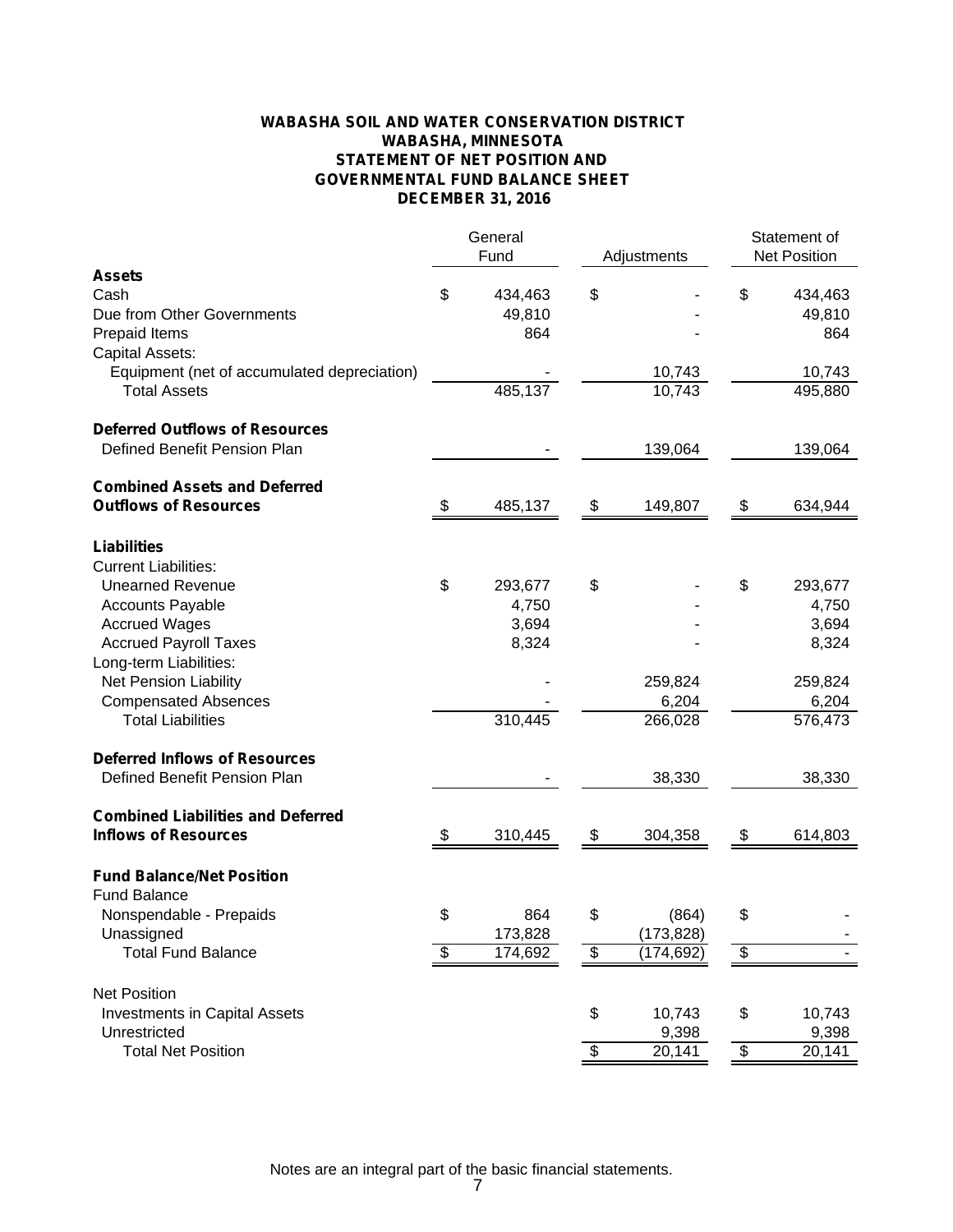#### **WABASHA SOIL AND WATER CONSERVATION DISTRICT WABASHA, MINNESOTA STATEMENT OF ACTIVITIES AND GOVERNMENTAL FUND REVENUES, EXPENDITURES AND CHANGES IN FUND BALANCE FOR THE YEAR ENDED DECEMBER 31, 2016**

|                                                  | General<br>Fund            |         |                         | Adjustments | Statement of<br>Activities |            |  |
|--------------------------------------------------|----------------------------|---------|-------------------------|-------------|----------------------------|------------|--|
| <b>Revenues</b>                                  |                            |         |                         |             |                            |            |  |
| Intergovernmental                                | \$                         | 550,100 | \$                      | 999         | \$                         | 551,099    |  |
| <b>Charges for Services</b>                      |                            | 21,681  |                         |             |                            | 21,681     |  |
| <b>Investment Earnings</b>                       |                            | 393     |                         |             |                            | 393        |  |
| Miscellaneous                                    |                            | 2,082   |                         |             |                            | 2,082      |  |
| <b>Total Revenues</b>                            | $\frac{1}{2}$              | 574,256 | $\overline{\mathbf{S}}$ | 999         | $\overline{\mathcal{L}}$   | 575,255    |  |
| <b>Expenditures/Expenses</b>                     |                            |         |                         |             |                            |            |  |
| Conservation                                     |                            |         |                         |             |                            |            |  |
| Current                                          | \$                         | 482,264 | \$                      | 31,031      | \$                         | 513,295    |  |
| <b>Capital Outlay</b>                            |                            | 1,473   |                         | (1, 473)    |                            |            |  |
| <b>Total Expenditures/Expenses</b>               | \$                         | 483,737 | $\frac{1}{2}$           | 29,558      | $\overline{\mathbf{3}}$    | 513,295    |  |
| Excess of Revenues Over (Under)                  |                            |         |                         |             |                            |            |  |
| Expenditures/Expenses                            | $\boldsymbol{\mathsf{\$}}$ | 90,519  | \$                      | (28, 559)   | $\boldsymbol{\mathsf{S}}$  | 61,960     |  |
| Fund Balance/Net Position January 1              |                            |         |                         |             |                            |            |  |
| As Previously Reported                           | \$                         | 14,076  | \$                      | (124, 545)  | \$                         | (110, 469) |  |
| Adjustment to beginning Fund Balance/            |                            |         |                         |             |                            |            |  |
| <b>Net Position</b>                              |                            | 70,097  |                         | (1, 447)    |                            | 68,650     |  |
| Fund Balance/Net Position January 1, as restated |                            | 84,173  |                         | (125, 992)  |                            | (41, 819)  |  |
| Excess of Revenues Over (Under)                  |                            |         |                         |             |                            |            |  |
| Expenditures/Expenses                            |                            | 90,519  |                         | (28, 559)   |                            | 61,960     |  |
| Fund Balance/Net Position December 31            | \$                         | 174,692 | \$                      | (154, 551)  | \$                         | 20,141     |  |

Notes are an integral part of the basic financial statements.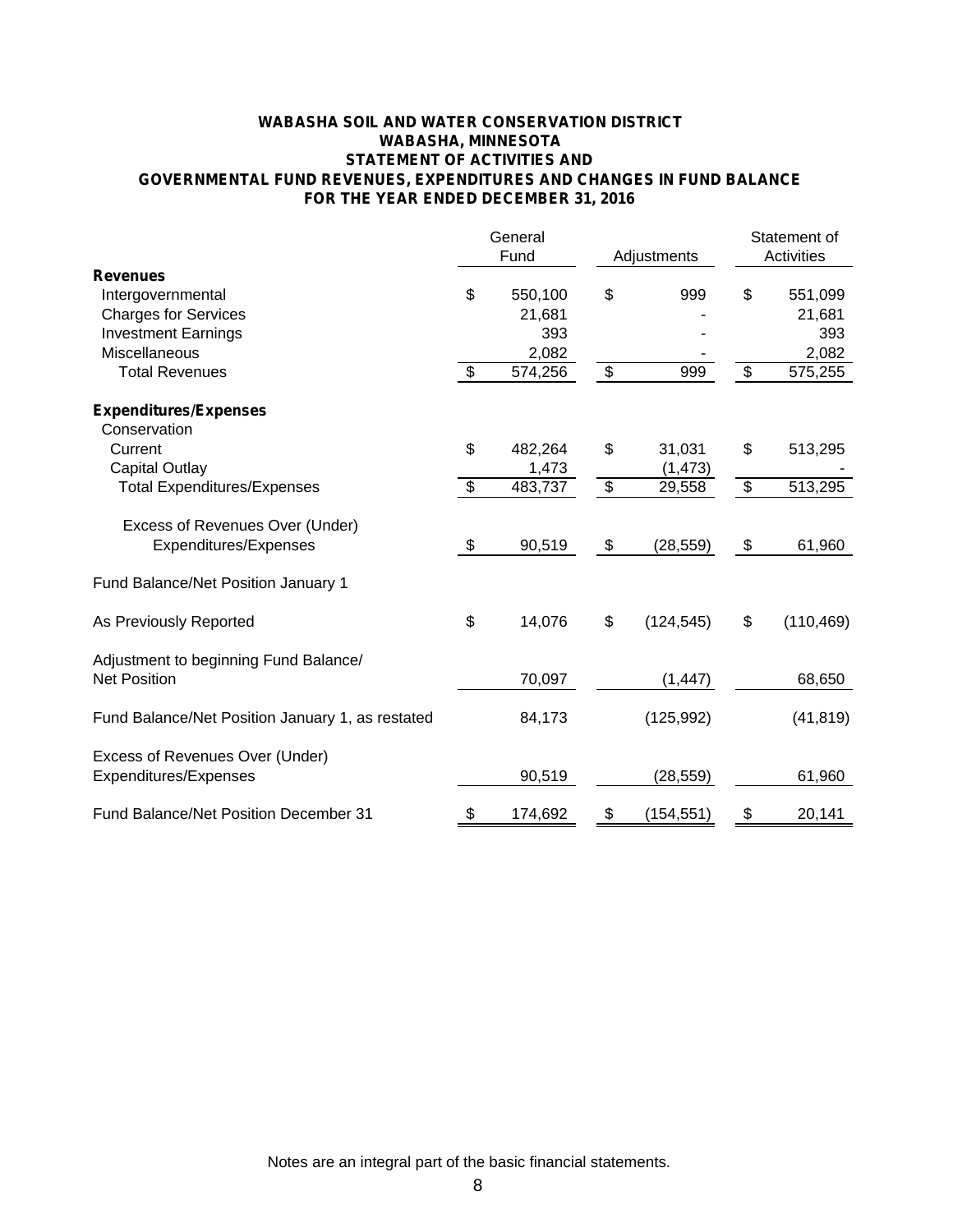#### **Note 1 - Summary of Significant Accounting Policies**

The financial reporting policies of the Wabasha Soil and Water Conservation District conform to generally accepted accounting principles. The Governmental Accounting Standards Board (GASB) is responsible for establishing GAAP for state and local governments through its pronouncements (statements and interpretations).

#### Financial Reporting Entity

The Wabasha Soil and Water Conservation District is organized under the provisions of Minnesota Statutes Chapter 103C. The District is governed by a Board of Supervisors composed of five members nominated by voters of the District and elected to four-year terms by the voters of the County.

The purpose of the District is to assist land occupiers in applying practices for the conservation of soil and water resources. These practices are intended to control wind and water erosion, pollution of lakes and streams, and damage to wetlands and wildlife habitats.

The District provides technical and financial assistance to individuals, groups, districts, and governments in reducing costly waste of soil and water resulting from soil erosion, sedimentation, pollution and improper land use.

Each fiscal year the District develops a work plan which is used as a guide in using resources effectively to provide maximum conservation of all lands within its boundaries. The work plan includes guidelines for employees and technicians to follow in order to achieve the District's objectives.

Generally accepted accounting principles require that the financial reporting entity include the primary government and component units for which the primary government is financially accountable. Under these principles the District does not have any component units.

#### Government-Wide Financial Statements

The government-wide financial statements (i.e. The Statement of Net Position and The Statement of Activities) report information on all of the nonfiduciary activities of the District.

The Statement of Activities demonstrates the degree to which the direct expenses of a given function or segment are offset by program revenues. Direct expenses are those that are clearly identifiable with a specific function.

The government-wide financial statements are reported using the economic resources measurement focus and the accrual basis of accounting. Revenues are recorded when earned and expenses are recorded when a liability is incurred, regardless of the timing of cash flows. Grants and similar items are recognized as revenues as soon as all eligibility requirements imposed by the provider have been met.

#### Fund Financial Statements

The government reports the General Fund as its only major governmental fund. The general fund accounts for all financial resources of the government.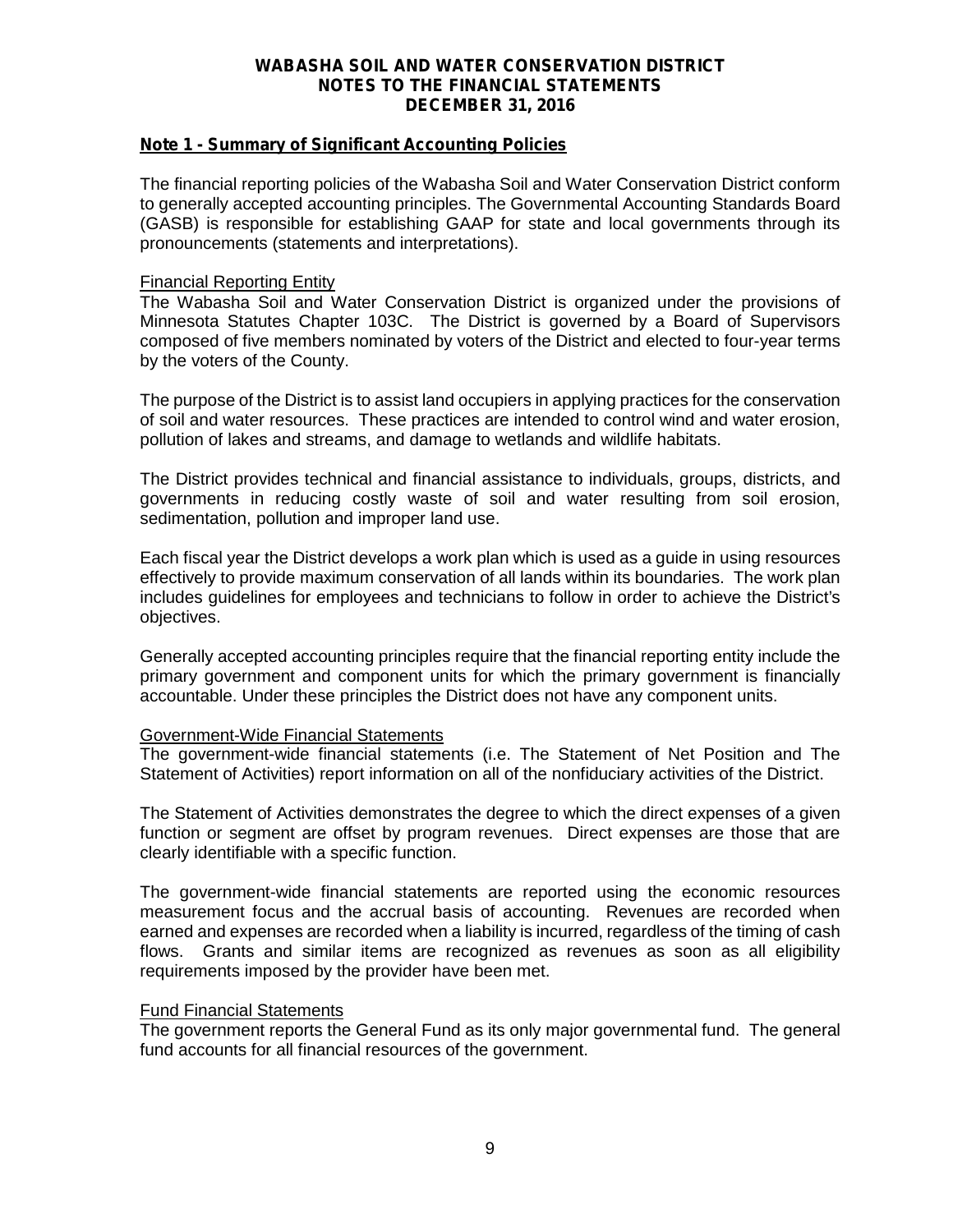Governmental fund financial statements are reported using the current financial resources measurement focus and the modified accrual basis of accounting. Revenues are recognized as soon as they are both measurable and available. Revenues are considered to be available when they are collectible within the current period or soon enough thereafter to pay liabilities of the current period. For this purpose the District considers all revenues, except reimbursement grants, to be available if they are collected within 60 days of the end of the current fiscal period.

Reimbursement grants are considered available if they are collected within one year of the end of the current fiscal period. Expenditures are recorded when a liability is incurred under accrual accounting.

Intergovernmental revenues are reported in conformity with the legal and contractual requirements of the individual programs. Generally, grant revenues are recognized when the corresponding expenditures are incurred.

Investment earnings are recognized when earned. Other revenues are recognized when they are received in cash because they usually are not measurable until then.

In accordance with Governmental Accounting Standards Board Statement No. 33, *Accounting and Financial Reporting for Nonexchange Transactions*, revenues for nonexchange transactions are recognized based on the principal characteristics of the revenue. Exchange transactions are recognized as revenue when the exchange occurs.

#### Budget Information

The District adopts an estimated revenues and expenditures budget for the general fund. Comparisons of estimated revenues and budgeted expenditures to actual are presented in the financial statements in accordance with generally accepted accounting principles. Amendments to the original budget require Board approval. Appropriations lapse at year-end. The District does not use encumbrance accounting.

#### Use of Estimates

The preparation of financial statements in conformity with generally accepted accounting principles requires management to make estimates and assumptions which affect: the reported amounts of assets and liabilities, the disclosure of contingent assets and liabilities at the date of the financial statements, and the reported amounts of revenues and expenditures during the reporting period. Actual results could differ from those estimates.

#### Assets, Deferred Outflows of Resources, Liabilities, Deferred Inflows of Resources, and Net Position

#### Assets

Investments are stated at fair value, except for non-negotiable certificates of deposit, which are on a cost basis and short-term money market investments, which are stated at amortized cost.

Receivables are collectible within one year.

Prepaid expenses are for items with future benefit over the next twelve months.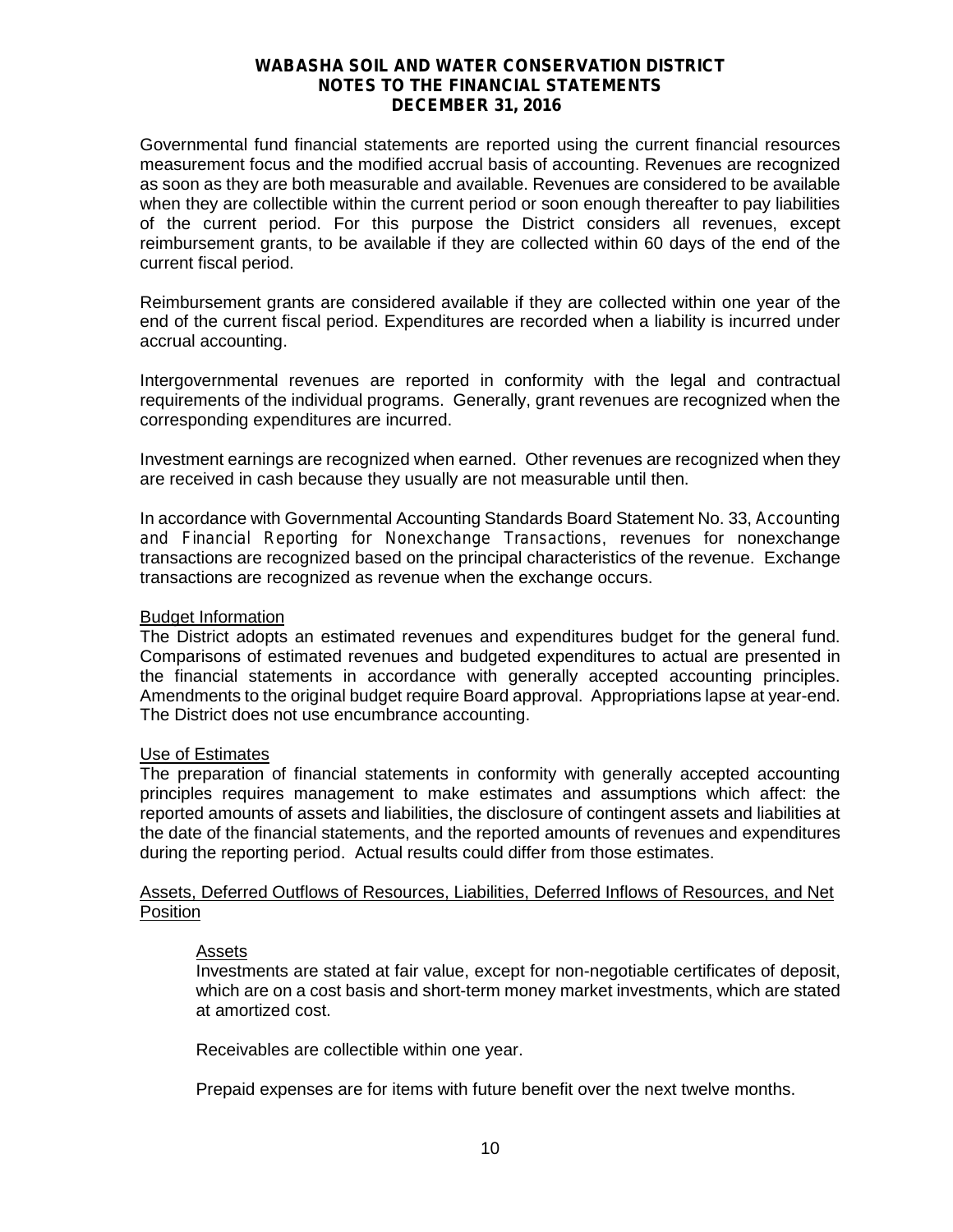Capital assets are reported on a net (depreciated) basis. General capital assets are valued at historical or estimated historical cost.

#### Unearned Revenue

Governmental funds and government-wide financial statements report unearned revenue in connection with resources that have been received, but not yet earned.

#### Long-Term Liabilities

Compensated Absences and Net Pension Liability are accounted for as an adjustment to net position.

#### Classification of Net Position

Net position in the government-wide financial statements is classified in the following categories:

Investment in capital assets – the amount of net position representing capital assets net of accumulated depreciation.

Restricted net position – the amount of net position for which external restrictions have been imposed by creditors, grantors, contributors, or laws or regulations of other governments; and restrictions imposed by law through constitutional provisions or enabling legislation.

Unrestricted net position – the amount of net position that does not meet the definition of restricted or investment in capital assets.

#### Deferred Outflows/Inflows of Resources

In addition to assets, the statement of financial position will sometimes report a separate section for deferred outflows of resources. This separate financial statement element, deferred outflows of resources, represents a consumption of net position that applies to future periods and so will not be recognized as an outflow of resources (expense/expenditure) until then. Currently, the District has only one item that qualifies for reporting in this category, deferred amounts related to their pension obligations. The length of the expense recognition period for deferred amounts is equal to the average of the expected remaining service lives of all employees that are provided with pensions through the pension plan, determined as of the beginning of the measurement period.

In addition to liabilities, the statement of financial position will sometimes report a separate section for deferred inflows of resources. This separate financial statement element, deferred inflows of resources, represents an acquisition of net position that applies to future periods and will not be recognized as an inflow of resources (revenue) until that time. The District has only one type of item that qualifies for reporting in this category, amounts related to their pension obligations. These deferred amounts represent differences between projected and actual earnings on pension plan investments and are recognized over a five-year period.

#### Pensions

For purposes of measuring the net pension liability, deferred outflows/inflows of resources, and pension expense, information about the fiduciary net position of the Public Employees Retirement Association (PERA) and additions to/deductions from PERA's fiduciary net position have been determined on the same basis as they are reported by PERA except that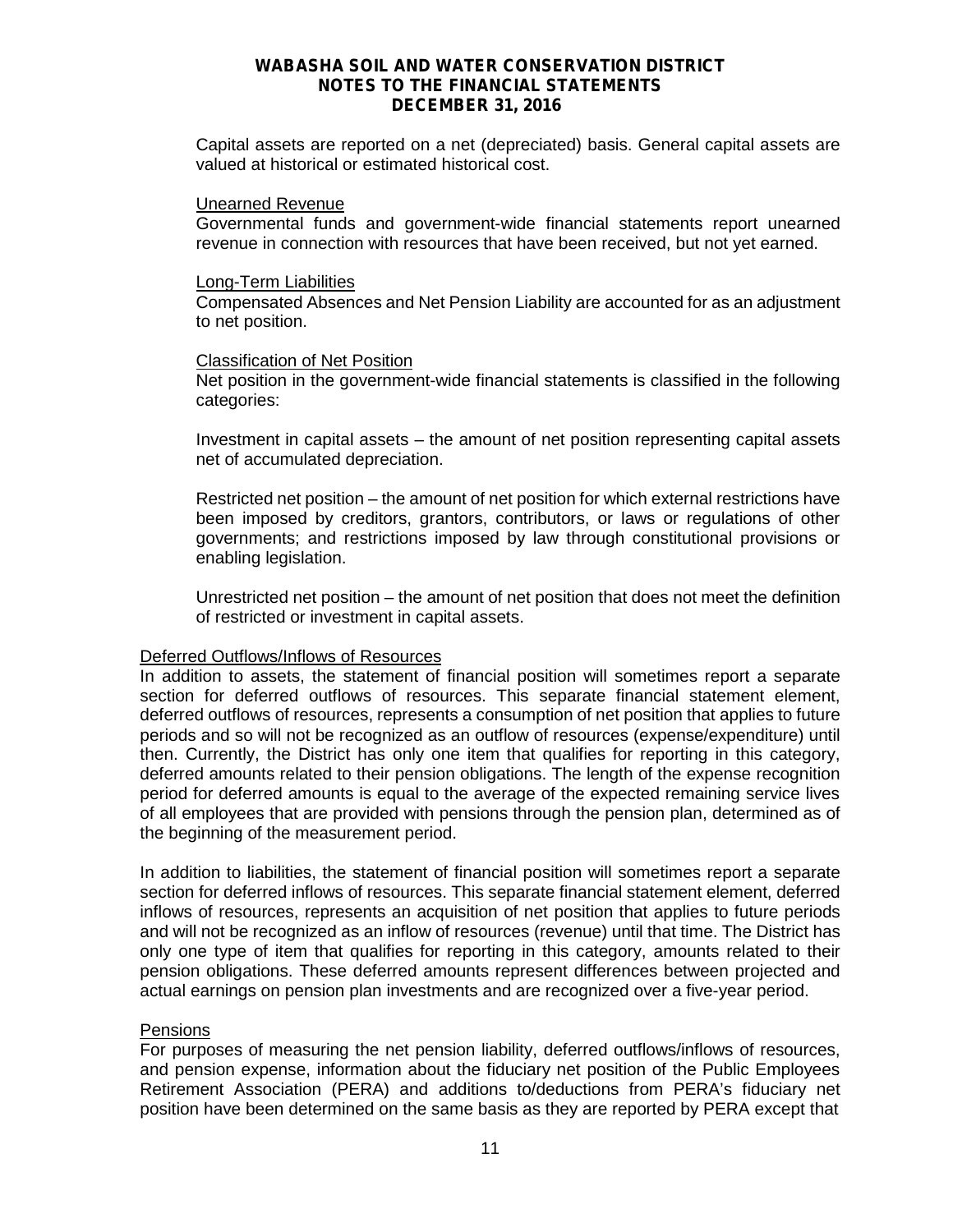PERA's fiscal year end is June 30. For this purpose, plan contributions are recognized as of employer payroll paid dates and benefit payments and refunds are recognized when due and payable in accordance with the benefit terms. Investments are reported at fair value.

#### Classifications of Fund Balances

Fund balance is divided into five classifications based primarily on the extent to which the District is bound to observe constraints imposed upon the use of the resources in the General Fund. The classifications are as follows:

Nonspendable – the nonspendable fund balance category includes amounts that cannot be spent because they are not in spendable form, or are legally or contractually required to be maintained intact. The "not in spendable form" criterion includes items that are not expected to be converted to cash.

Restricted – fund balance is reported as restricted when constraints placed on the use of resources are either externally imposed by creditors (such as through debt covenants), grantors, contributors, or laws or regulations of other governments; or are imposed by law through constitutional provisions or enabling legislation.

Committed – the committed fund balance classification includes amounts that can be used only for the specific purposes imposed by formal action (resolution) of the Board. Those committed amounts cannot be used for any other purposes unless the Board removes or changes the specified use by taking the same type of action (resolution) it employed to previously commit those amounts.

Assigned – amounts in the assigned fund balance classification the District intends to use for specific purposes that do not meet the criteria to be classified as restricted or committed. In the General Fund, assigned amounts represent intended uses established by the Board or the Board Administrator who has been delegated that authority by Board resolution.

Unassigned – Unassigned fund balance is the residual classification for the general fund and includes all spendable amounts not contained in the other fund balance classifications.

The District applies restricted resources first when expenditures are incurred for purposes for which either restricted or unrestricted (committed, assigned, and unassigned) amounts are available. Similarly, within unrestricted fund balance, committed amounts are reduced first followed by assigned, and then unassigned amounts when expenditures are incurred for purposes for which amounts in any of the unrestricted fund balance classifications could be used.

## Explanation of Adjustments Column in Statements

Capital Assets: In the Statement of Net Position and Governmental Fund Balance Sheet, an adjustment is made if the District has capital assets. This adjustment equals the net book balance of capitalized assets as of the report date and reconciles to the amount reported in the Capital Assets Note.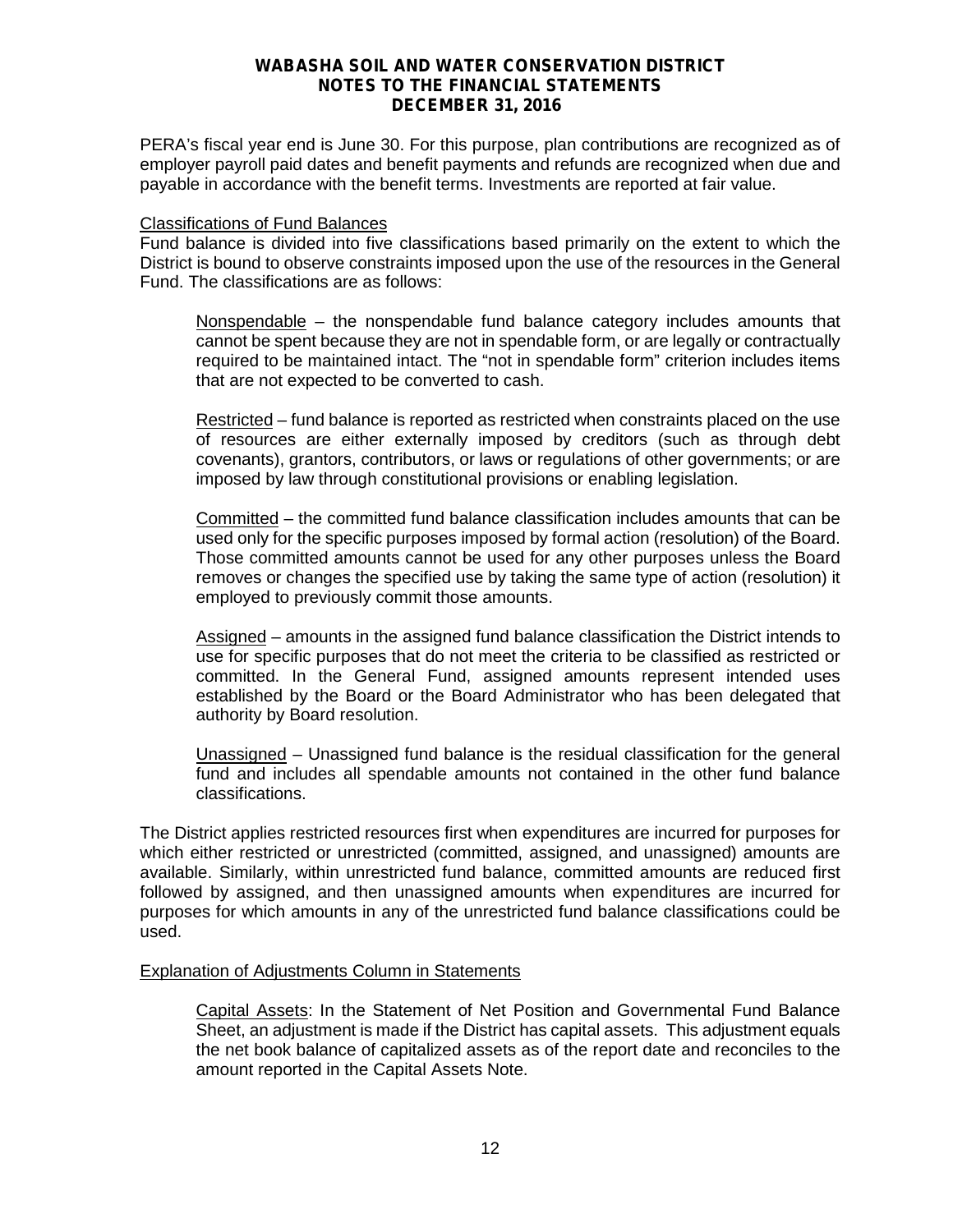Long-Term Liabilities: In the Statement of Net Position and Governmental Fund Balance Sheet, an adjustment is made to reflect the total Compensated Absences and Net Pension Liability the District has as of the report date. See note on Long-Term Liabilities.

Depreciation, Net Pension Expense and Change in Compensated Absences for the year: In the Statement of Activities and Governmental Fund Revenues, Expenditures and Changes in Fund Balance, the adjustment equals the total depreciation for the year reported, plus or minus the net pension expense and the change in Compensated Absences between the reporting year and the previous year.

#### Vacation and Sick Leave

Under the District's personnel policies, employees are granted vacation leave in varying amounts based on their length of service. Vacation leave accrual varies from 8 to 14 hours per month. Sick leave accrual is 12 days per year. The limit on the accumulation of vacation leave is 200 hours and the limit on the accumulation of sick leave is 1,040 hours. Upon termination of employment from the District, employees are only paid accrued vacation leave.

#### Risk Management

The District is exposed to various risks of loss related to tort; theft of, damage to, and destruction of assets; errors and omissions; injuries to employees; workers' compensation claims; and natural disasters. Property and casualty liabilities and workers' compensation are insured through Minnesota Counties Intergovernmental Trust. The District retains risk for the deductible portion of the insurance. The amounts of these deductibles are considered immaterial to the financial statements.

The Minnesota Counties Intergovernmental Trust is a public entity risk pool currently operated as a common risk management and insurance program for its members. The District pays an annual premium based on its annual payroll. There were no significant increases or reductions in insurance from the previous year or settlements in excess of insurance coverage for any of the past three fiscal years.

## **Note 2 - Detailed Notes**

Capital Assets

Changes in Capital Assets, Asset Capitalization and Depreciation.

|                                | <b>Beginning</b> | Addition | Deletion | Ending   |  |
|--------------------------------|------------------|----------|----------|----------|--|
| Equipment                      | \$58,774         | \$1.473  | \$0      | \$60,247 |  |
| Less: Accumulated Depreciation | 43,685           | 5,819    |          | 49,504   |  |
| <b>Net Capital Assets</b>      | \$15,089         |          |          | \$10,743 |  |

The cost of property, plant and equipment is depreciated over the estimated useful lives of the related assets. Leasehold improvements are depreciated over the lesser of the term of the related lease or the estimated useful lives of the assets. Depreciation is computed on the straight-line method. For the purpose of computing depreciation, the useful life for Machinery and Equipment is 5 to 10 years. Current year depreciation is \$5,819.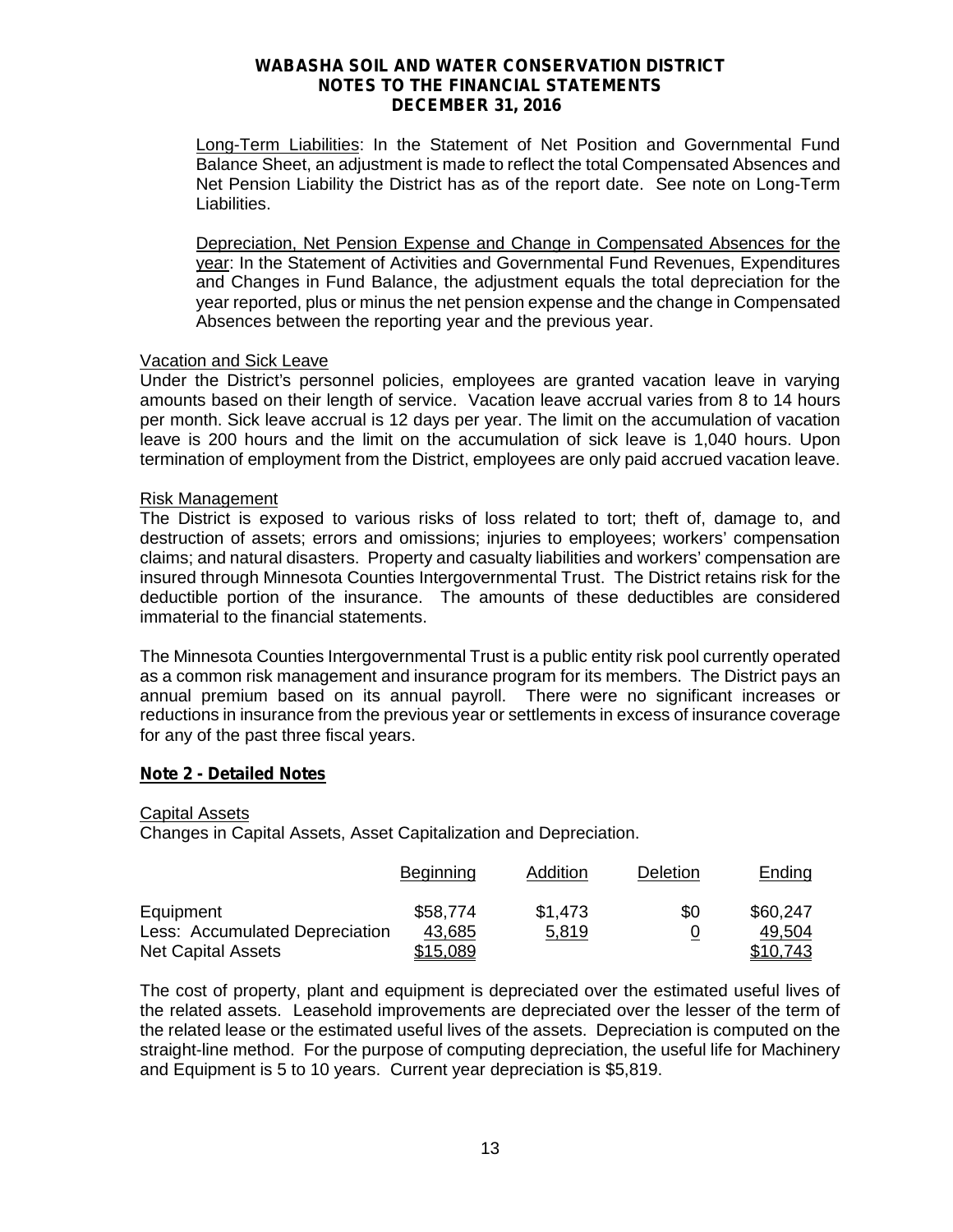The District uses the threshold of \$1,000 for capitalizing assets purchased.

#### Unearned Revenue

Unearned revenue represents unearned advances from the Minnesota Board of Water and Soil Resources (BWSR) for administrative service grants and for the cost-share program. Revenues will be recognized when the related program expenditures are recorded. Unearned revenue for the year ended December 31, 2016, consists of the following: BWSR Cost Share Programs \$15,401; Local Capacity \$72,540; BWSR Service Grants \$20,950; Aquatic Invasive Species \$59,751; Cooperative Weed Management \$6,583; County Wetland Funds \$12,118; Livestock Waste Management \$92,157; County Local Water Management \$14,177; Total \$293,677.

## Long-Term Liabilities

Changes in long-term liabilities for the period ended December 31, 2016 are:

|                             | January 1, |           |                | December 31, |
|-----------------------------|------------|-----------|----------------|--------------|
|                             | 2016       | Increases | Decreases      | 2016         |
| Net Pension Liability       | 119.198    | \$140,626 |                | 259.824      |
| <b>Compensated Absences</b> | 5.884      | 320       |                | 6,204        |
| Total                       | 125,082    | \$140,946 | $\blacksquare$ | 266,028      |

#### **Deposits**

Minnesota Statutes 118A.02 and 118A.04 authorize the District to designate a depository for public funds and to invest in certificates of deposit. Minnesota Statute 118A.03 requires that all District deposits be protected by insurance, surety bond, or collateral. When not covered by insurance or surety bonds, the market value of collateral pledged shall be at least ten percent more than the amount on deposit (plus accrued interest) at the close of the financial institution's banking day.

Authorized collateral includes treasury bills, notes and bonds; issues of U.S. government agencies; general obligations rated "A" or better; revenue obligations rated "AA" or better; irrevocable standard letters of credit issued by the Federal Home Loan Bank; and certificates of deposit. Minnesota Statutes require that securities pledged as collateral be held in safekeeping in a restricted account at the Federal Reserve Bank or in an account at a trust department of a commercial bank or other financial institution that is not owned or controlled by the financial institution furnishing the collateral.

#### Custodial Credit Risk Deposits

Custodial credit risk is the risk that in the event of a financial institution failure, the District's deposits may not be returned to it. The District does not have a deposit policy for custodial credit risk. As of December 31, 2016, the District's deposits were not exposed to custodial credit risk.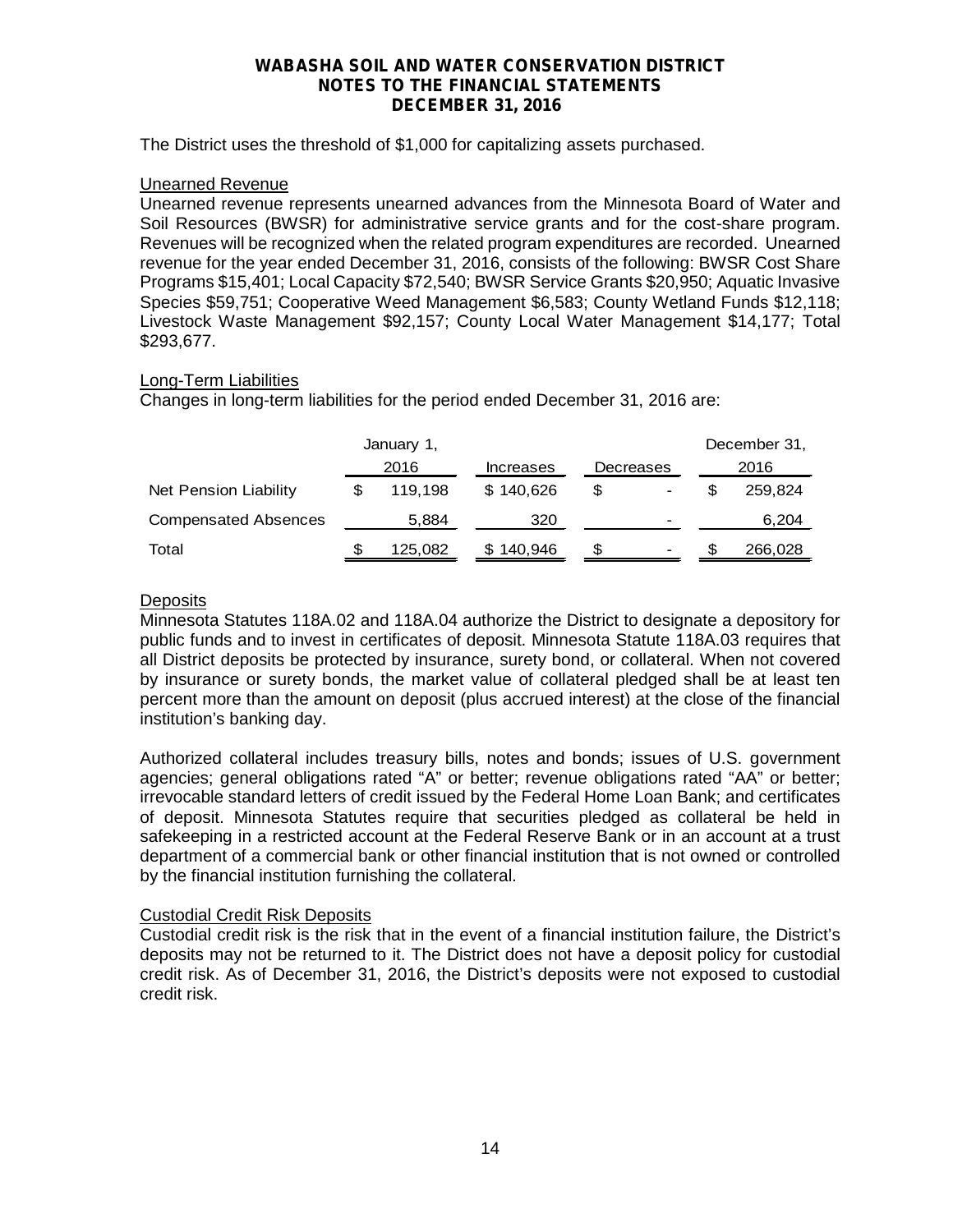#### **Note 3 - Defined Benefit Pension Plans**

#### Plan Description

The District participates in the following cost-sharing multiple-employer defined benefit pension plan administered by the Public Employees Retirement Association (PERA). PERA's defined benefit pension plans are established and administered in accordance with Minnesota Statutes, Chapters 353 and 356. PERA's defined benefit pension plans are tax qualified plans under Section 401 (a) of the Internal Revenue Code.

All full-time and certain part-time employees of the District are covered by the General Employees Retirement Fund (GERF). GERF members belong to either the Coordinated Plan or the Basic Plan. Coordinated Plan members are covered by Social Security and Basic Plan members are not. The Basic Plan was closed to new members in 1967. All new members must participate in the Coordinated Plan.

#### Benefits Provided

PERA provides retirement, disability, and death benefits. Benefit provisions are established by state statute and can only be modified by the state legislature.

Benefit increases are provided to benefit recipients each January. Increases are related to the funding ratio of the plan. Members in plans that are at least 90 percent funded for two consecutive years are given 2.5 percent increases. Members in plans that have not exceeded 90 percent funded, or have fallen below 80 percent, are given 1 percent increases.

The benefit provisions stated in the following paragraphs of this section are current provisions and apply to active plan participants. Vested, terminated employees who are entitled to benefits but are not receiving them yet are bound by the provisions in effect at the time they last terminated their public service.

GERF benefits are based on a member's highest average salary for any five successive years of allowable service, age, and years of credit at termination of service. Two methods are used to compute benefits for PERA's Coordinated Plan members. The retiring member receives the higher of a step-rate benefit accrual formula (Method 1) or a level accrual formula (Method 2). Under Method 1, the annuity accrual rate for a Coordinated Plan member is 1.2 percent of average salary for each of the first ten years and 1.7 percent for each remaining year. Under Method 2, the annuity accrual rate is 1.7 percent for Coordinated Plan members for each year of service. For members hired prior to July 1, 1989, a full annuity is available when age plus years of service equal 90 and normal retirement age is 65. For members hired on or after July 1, 1989, normal retirement age is the age for unreduced Social Security benefits capped at 66.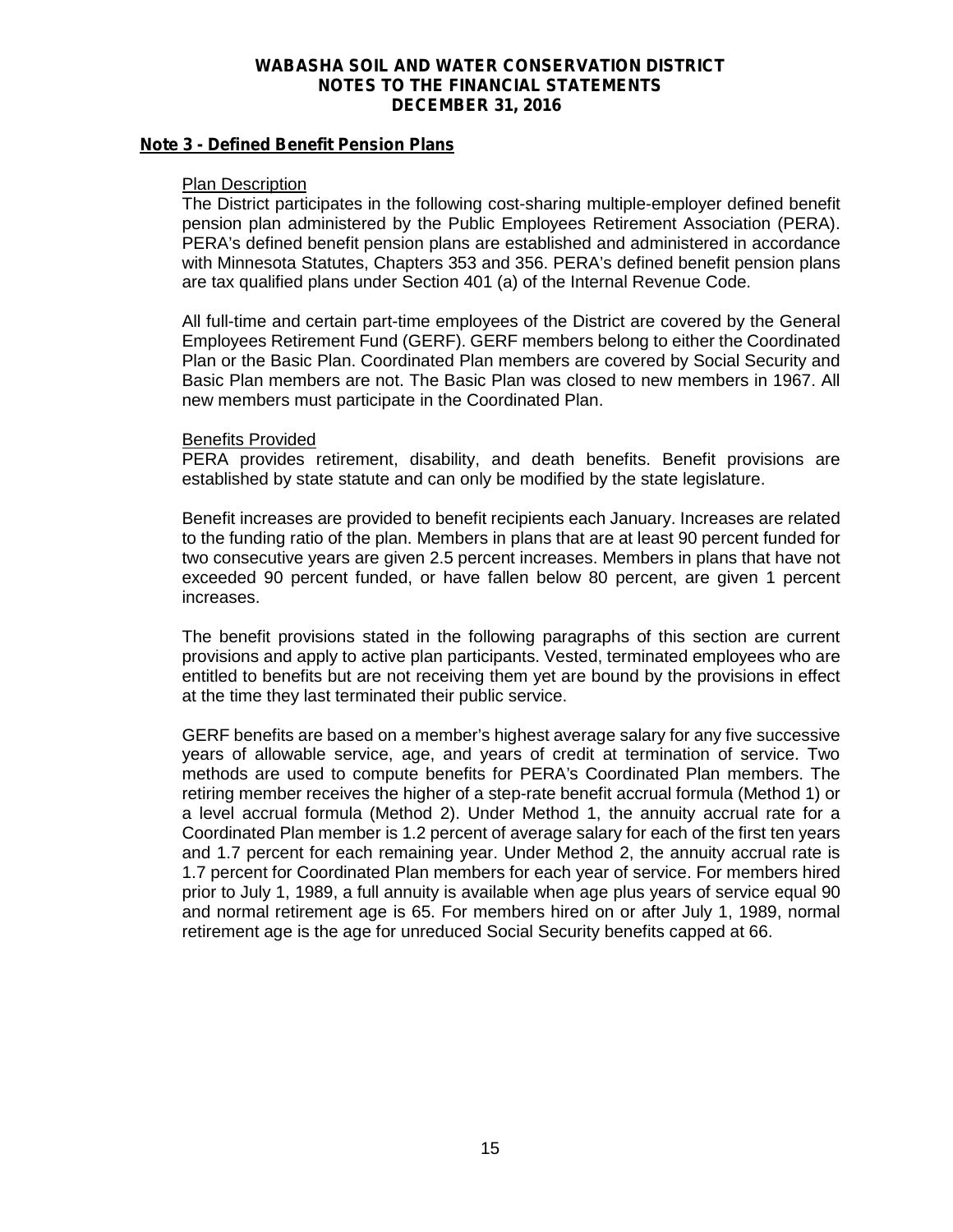#### **Contributions**

Minnesota Statute Chapter 353 sets the rates for employer and employee contributions. Contribution rates can only be modified by the state legislature.

Coordinated Plan members were required to contribute 6.50 percent of their annual covered salary in calendar year 2016. The District was required to contribute 7.50 percent for Coordinated Plan members in calendar year 2016. The District's contributions to the GERF for the year ended December 31, 2016, were \$13,099. The District's contributions were equal to the required contributions for each year as set by state statute.

#### Pension Costs

At December 31, 2016, the District reported a liability of \$259,824 for its proportionate share of the GERF's net pension liability. The District's net pension liability reflected a reduction due to the State of Minnesota's contribution of \$6 million to the fund in 2016. The State of Minnesota is considered a non-employer contributing entity and the State's contribution meets the definition of a special funding situation. The State of Minnesota's proportionate share of the net pension liability associated with the District totaled \$3,350. The net pension liability was measured as of June 30, 2016, and the total pension liability used to calculate the net pension liability was determined by an actuarial valuation as of that date. The District's proportion of the net pension liability was based on the District's contributions received by PERA during the measurement period for employer payroll paid dates from July 1, 2015, through June 30, 2016, relative to the total employer contributions received from all of PERA's participating employers. At June 30, 2016, the District's proportion share was .0032 percent, which was an increase of .0009 percent from its proportion measured as of June 30, 2015.

For the year ended December 31, 2016, the District recognized pension expense of \$23,893 for its proportionate share of GERF's pension expense. In addition, the District recognized an additional \$999 as pension expense (and grant revenue) for its proportionate share of the State of Minnesota's contribution of \$6 million to the General Employees Fund.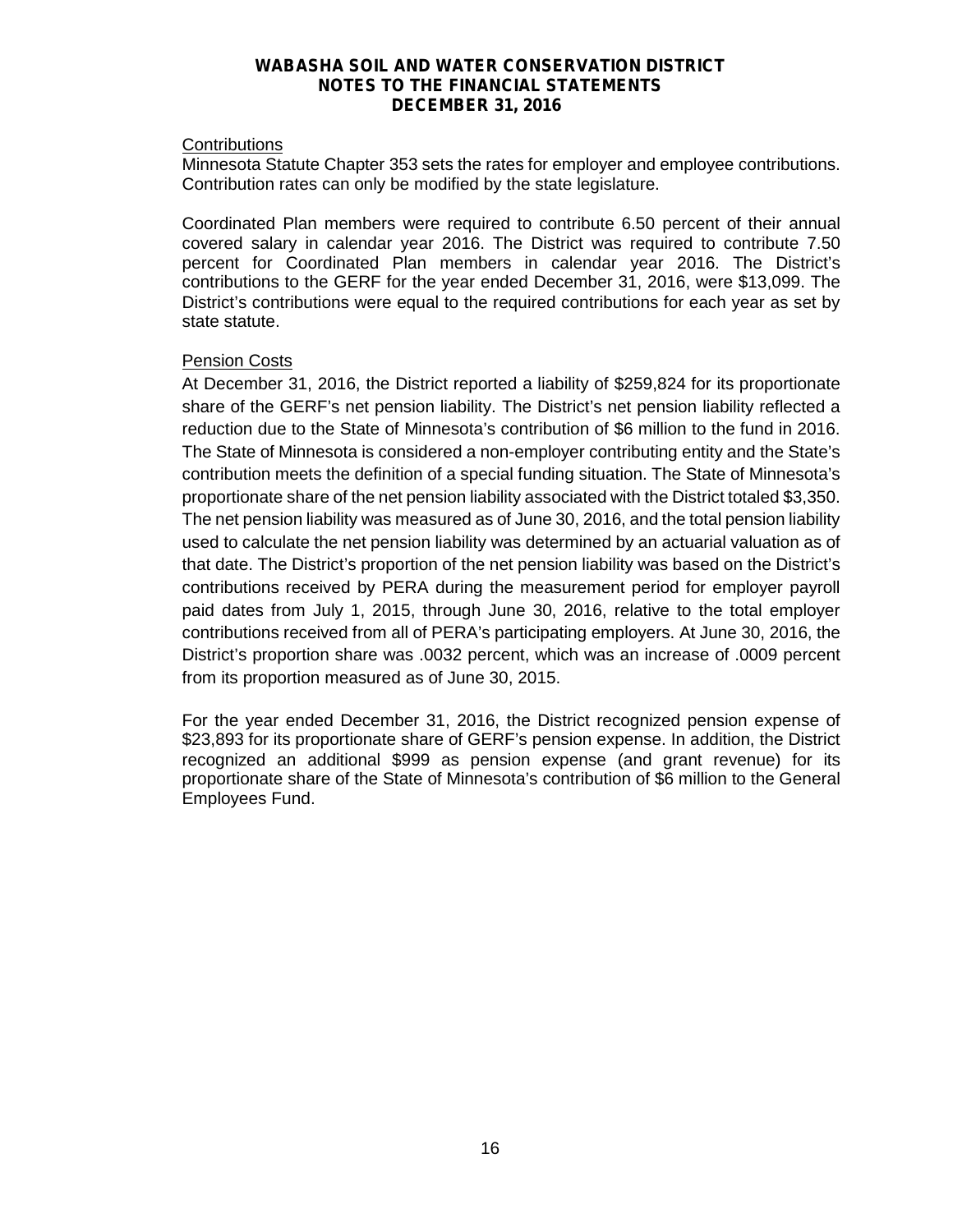#### Pension Costs (continued)

At December 31, 2016, the District reported its proportionate share of GERF's deferred outflows of resources and deferred inflows of resources from the following sources:

|                                                                  | Deferred    | Deferred   |           |
|------------------------------------------------------------------|-------------|------------|-----------|
|                                                                  | Outflows of | Inflows of |           |
|                                                                  | Resources   |            | Resources |
| Differences between expected and actual<br>economic experience   | \$          | \$         | 19,540    |
| Changes in actuarial assumptions                                 | 50,874      |            |           |
| Difference between projected and actual<br>investment earnings   | 47.655      |            |           |
| Changes in Proportion                                            | 33,434      |            | 18,790    |
| Contributions paid to PERA subsequent to<br>the measurement date | 7,101       |            |           |
| Total                                                            | 139,064     |            | 38,330    |

The \$7,101 reported as deferred outflows of resources related to pensions resulting from District contributions subsequent to the measurement date will be recognized as a reduction of the net pension liability in the year ended December 31, 2017. Other amounts reported as deferred outflows and inflows of resources related to pensions will be recognized in pension expense as follows:

| Year ended December 31: |   | <b>Pension Expense Amount</b> |
|-------------------------|---|-------------------------------|
| 2017                    | S | 24,146                        |
| 2018                    |   | 24.146                        |
| 2019                    |   | 35,544                        |
| 2020                    |   | 9.797                         |

#### Actuarial Assumptions

The total pension liability in the June 30, 2016, actuarial valuation was determined using the following actuarial assumptions:

| Inflation                           | 2.50 percent per year |
|-------------------------------------|-----------------------|
| <b>Active Member Payroll Growth</b> | 3.25 percent per year |
| Investment Rate of Return           | 7.50 percent          |

Salary increases were based on a service-related table. Mortality rates for active members, retirees, survivors and disabilitants were based on RP 2014 tables for males or females, as appropriate, with slight adjustments. Cost of living benefit increases for retirees are assumed to be 1.0 percent per year for all future years.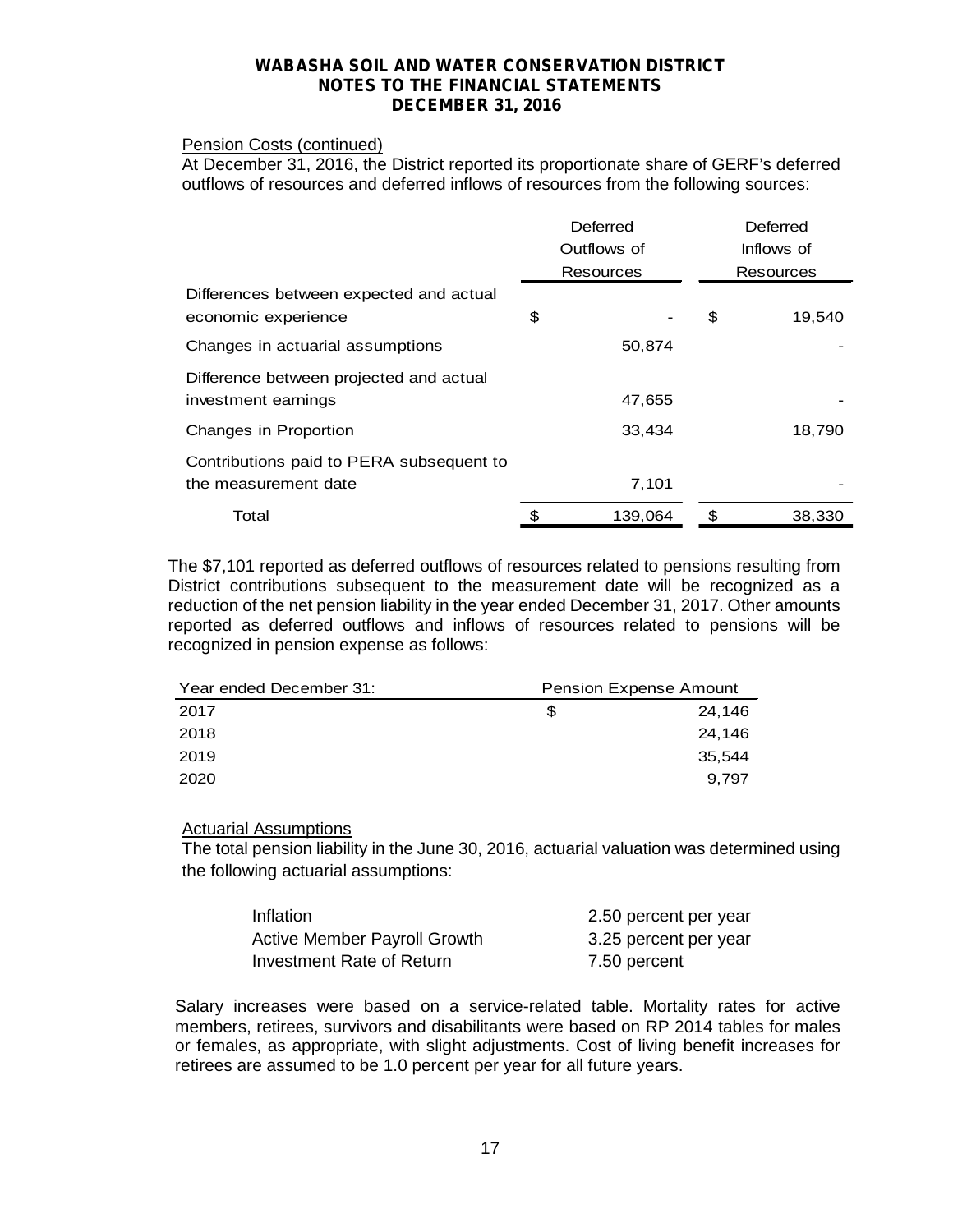Actuarial assumptions used in the June 30, 2016, valuation were based on the results of actuarial experience studies. The most recent four-year experience study in the GERF was completed in 2015.

The following changes in actuarial assumptions occurred in 2016:

- The assumed post-retirement benefit increase rate was changed from 1.00 percent per year through 2035 and 2.50 percent per year thereafter to 1.00 percent per year for all future years.
- The assumed investment return was changed from 7.90 percent to 7.50 percent. The single discount rate was changed from 7.90 percent to 7.50 percent.
- Other assumptions were changed pursuant to the experience study dated June 30, 2015. The assumed future salary increases, payroll growth, and inflation were decreased by .25 percent to 3.25 percent for payroll growth and 2.50 percent for inflation.

The State Board of Investment, which manages the investments of PERA, prepares an analysis of the reasonableness on a regular basis of the long-term expected rate of return using a building-block method in which best-estimate ranges of expected future rates of return are developed for each major asset class. These ranges are combined to produce an expected long-term rate of return by weighting the expected future rates of return by the target asset allocation percentages. The target allocation and best estimates of geometric real rates of return for each major asset class are summarized in the following table:

|                           |                       | Long-Term Expected      |
|---------------------------|-----------------------|-------------------------|
| Asset Class               | Target Allocation (%) | Real Rate of Return (%) |
| Domestic Stocks           | 45                    | 5.50                    |
| International Stocks      | 15                    | 6.00                    |
| <b>Bonds</b>              | 18                    | 1.45                    |
| <b>Alternative Assets</b> | 20                    | 6.40                    |
| Cash                      | 2                     | 0.50                    |
| Total                     | 100%                  |                         |

## Discount Rate

The discount rate used to measure the total pension liability in 2016 was 7.50 percent, a reduction from the 7.90 percent used in 2015. The projection of cash flows used to determine the discount rate assumed that contributions from plan members and employers will be made at the rates set in Minnesota Statutes. Based on these assumptions, the fiduciary net position was projected to be available to make all projected future benefit payments of current plan members. Therefore, the long-term expected rate of return on pension plan investments was applied to all periods of projected benefit payments to determine the total pension liability.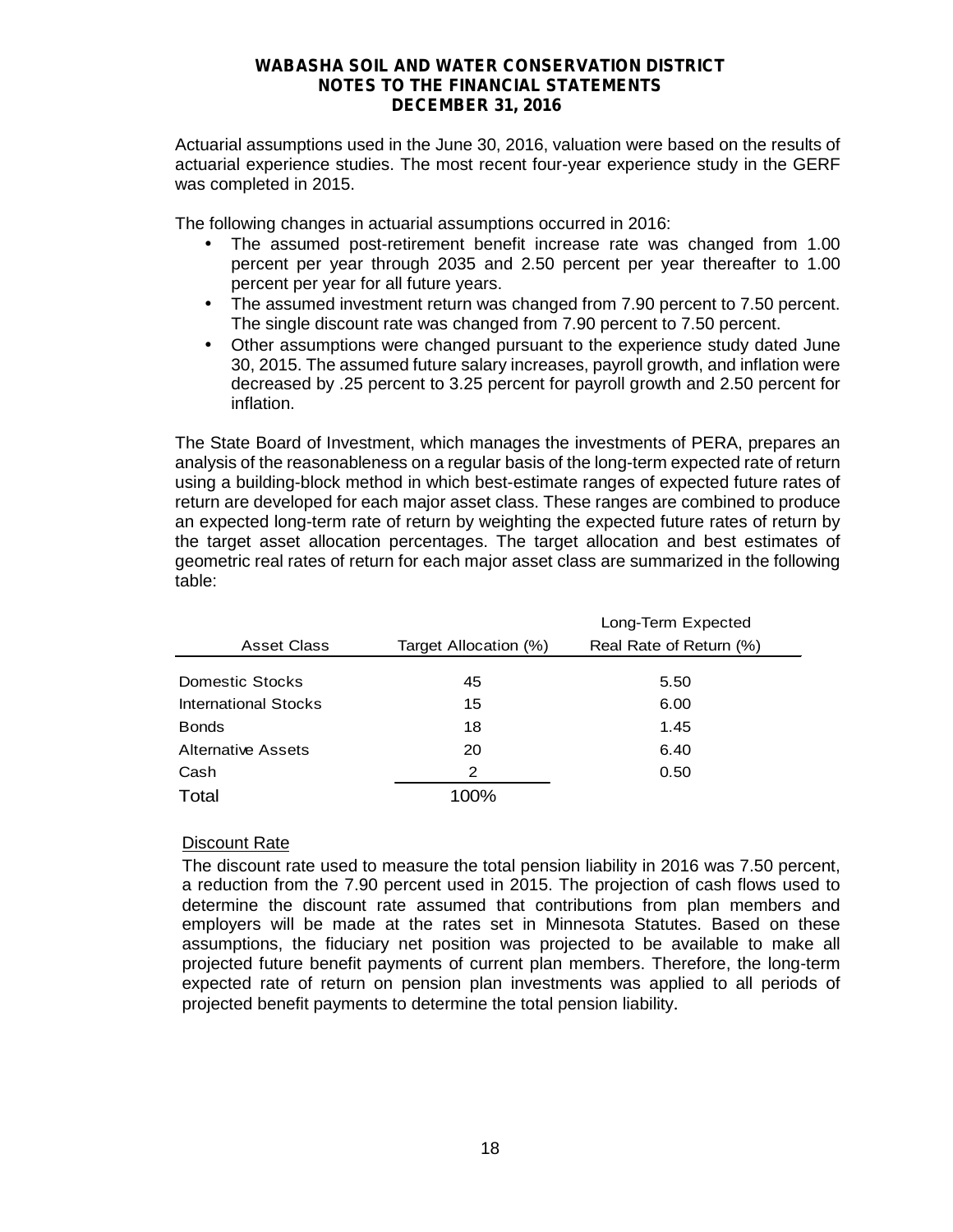#### **Pension Liability Sensitivity**

The following presents the District's proportionate share of the net pension liability for all plans it participates in, calculated using the discount rate disclosed in the preceding paragraph, as well as what the District's proportionate share of the net pension liability would be if it were calculated using a discount rate 1 percentage point lower or 1 percentage point higher than the current discount rate:

|                          | 1% Decrease in<br><b>Discount</b> | <b>Discount</b> |      | 1% Increase in<br><b>Discount</b> |
|--------------------------|-----------------------------------|-----------------|------|-----------------------------------|
|                          | Rate (6.5%)                       | Rate (7.5%)     |      | Rate (8.5%)                       |
| District's proportionate |                                   |                 |      |                                   |
| share of the GERF net    |                                   |                 |      |                                   |
| pension liability:       | \$<br>369,027                     | 259.824         | - \$ | 169,870                           |

#### Pension Plan Fiduciary Net Position

Detailed information about each pension plan's fiduciary net position is available in a separately issued PERA financial report that includes financial statements and required supplementary information. That report may be obtained on the Internet at www.mnpera.org.

#### **Note 4 - Operating Leases**

The District leases office space on a yearly basis. Under the current agreement total costs for 2016 were \$9,505.

#### **Note 5 - Prior Period Adjustment**

The January 1, 2016 General Fund balance was increased by \$70,097 to correct a prior year understatement of due from governments of \$89,748 and an overstatement of the cash balance of \$19,651. The District's beginning Net Position was overstated by \$1,447 due to subsequent PERA payments being overstated.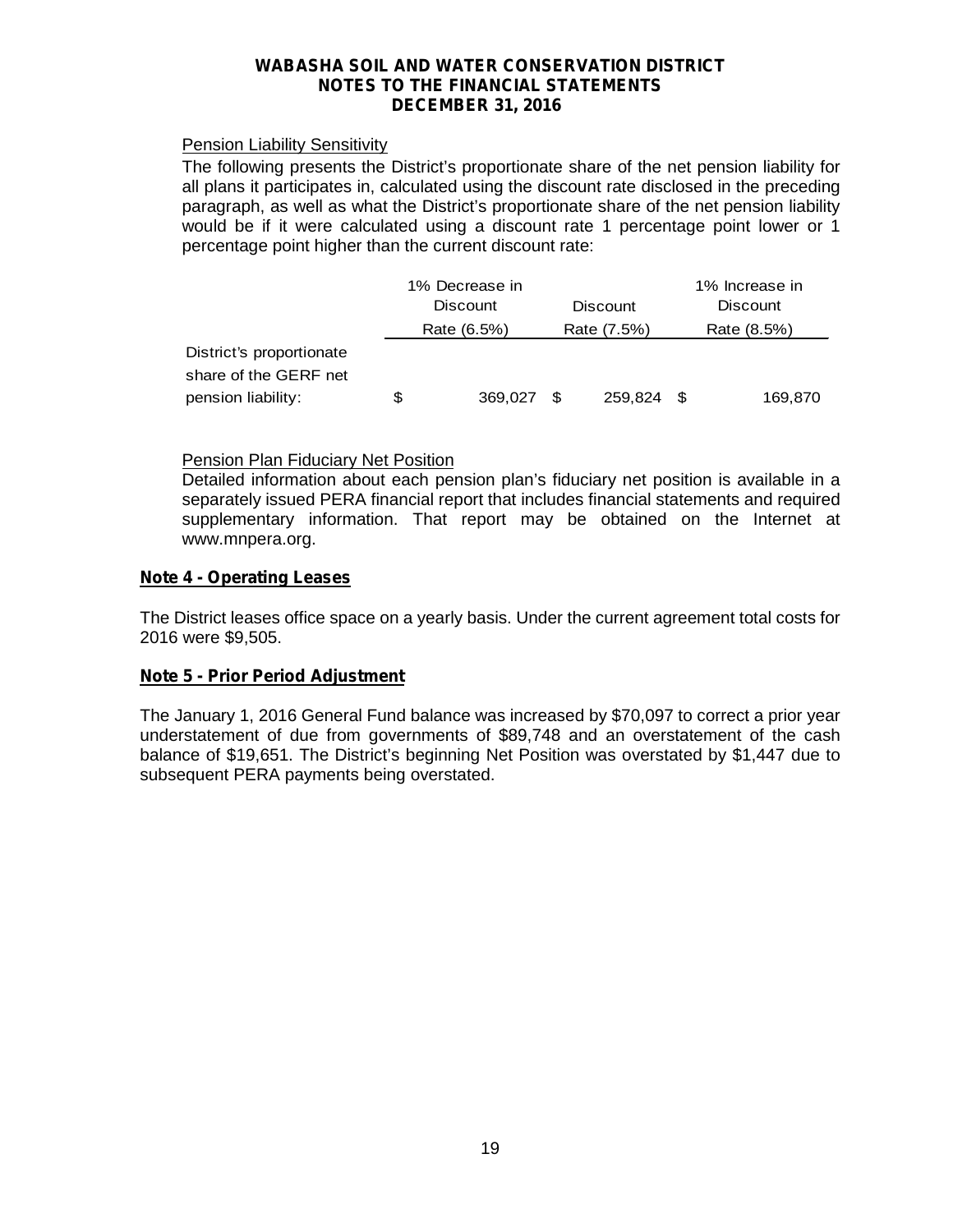## **Note 6 - Reconciliation of Fund Balance to Net Position**

| Governmental Fund Balance, January 1           | \$ | 84,173     |
|------------------------------------------------|----|------------|
| Plus: Excess of Revenues Over Expenditures     |    | 90,519     |
| Governmental Fund Balance, December 31         |    | 174,692    |
|                                                |    |            |
| Adjustments from Fund Balance to Net Position: |    |            |
| <b>Plus: Capital Assets</b>                    | S  | 10,743     |
| Plus: Deferred Outflows of Resources           |    | 139,064    |
| Less: Long-Term Liabilities                    |    | (266, 028) |
| Less: Deferred Inflows of Resources            |    | (38,330)   |
| <b>Net Position</b>                            |    | 20,141     |

# **Note 7 - Reconciliation of Change in Fund Balance to Change in Net Position**

| Change in Fund Balance                                                                                                             | \$<br>90,519 |
|------------------------------------------------------------------------------------------------------------------------------------|--------------|
| Capital Outlay                                                                                                                     | 1,473        |
| Pension Expense, net                                                                                                               | (23, 893)    |
| The cost of capital assets are allocated over the<br>capital assets' useful lives at the<br>government-wide level.                 | (5,819)      |
| In the statement of activities certain operating<br>expenses including compensated absences<br>are measured by the amounts earned. | (320)        |
| Change in Net Position                                                                                                             | 61,960       |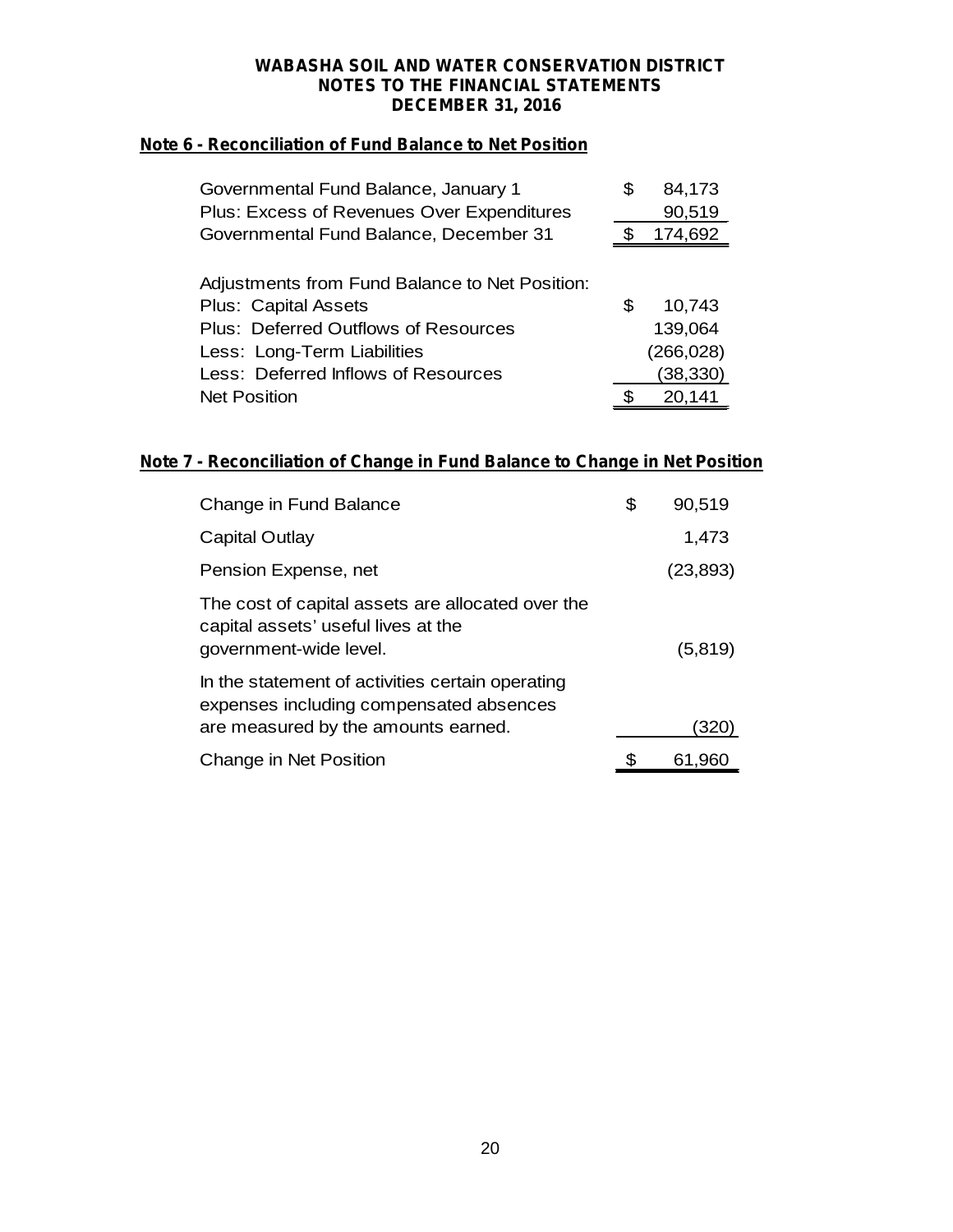#### **WABASHA SOIL AND WATER CONSERVATION DISTRICT WABASHA, MINNESOTA BUDGETARY COMPARISON STATEMENT BUDGET AND ACTUAL GENERAL FUND YEAR ENDED DECEMBER 31, 2016**

|                                   | Original<br><b>Budget</b> |         |                           | Final<br><b>Budget</b> | Actual                    |                    | Variance With<br><b>Final Budget</b><br>Positive (Neg) |            |  |
|-----------------------------------|---------------------------|---------|---------------------------|------------------------|---------------------------|--------------------|--------------------------------------------------------|------------|--|
| <b>Revenues</b>                   |                           |         |                           |                        |                           |                    |                                                        |            |  |
| Intergovernmental                 |                           |         |                           |                        |                           |                    |                                                        |            |  |
| County                            | \$                        | 144,240 | \$                        | 144,240                | \$                        | 214,174            | \$                                                     | 69,934     |  |
| Federal                           |                           | 11,000  |                           | 11,000                 |                           |                    |                                                        | (11,000)   |  |
| State                             |                           | 624,271 |                           | 624,271                |                           | 335,926            |                                                        | (288, 345) |  |
| Total Intergovernmental           | $\overline{\$}$           | 779,511 | $\overline{\$}$           | 779,511                | $\overline{\$}$           | 550,100            | $\overline{\$}$                                        | (229, 411) |  |
| <b>Charges for Services</b>       | $\sqrt[6]{3}$             | 15,000  | \$                        | 15,000                 | $\boldsymbol{\mathsf{S}}$ | 21,681             | \$                                                     | 6,681      |  |
| Miscellaneous                     |                           |         |                           |                        |                           |                    |                                                        |            |  |
| <b>Interest Earnings</b>          | \$                        | 400     | \$                        | 400                    | \$                        | 393                | \$                                                     | (7)        |  |
| Other                             |                           |         |                           |                        |                           | 2,082              |                                                        | 2,082      |  |
| <b>Total Miscellaneous</b>        | $\overline{\mathcal{L}}$  | 400     | $\overline{\mathcal{E}}$  | 400                    | $\overline{\mathcal{L}}$  | $\overline{2,}475$ | $\overline{\$}$                                        | 2,075      |  |
| <b>Total Revenues</b>             | $\boldsymbol{\mathsf{S}}$ | 794,911 | $\boldsymbol{\$}$         | 794,911                | \$                        | 574,256            | \$                                                     | (220, 655) |  |
| <b>Expenditures</b>               |                           |         |                           |                        |                           |                    |                                                        |            |  |
| <b>District Operations</b>        |                           |         |                           |                        |                           |                    |                                                        |            |  |
| <b>Personnel Services</b>         | \$                        | 257,823 | \$                        | 257,823                | \$                        | 247,360            | \$                                                     | 10,463     |  |
| <b>Other Services and Charges</b> |                           | 70,859  |                           | 70,859                 |                           | 89,257             |                                                        | (18, 398)  |  |
| Supplies                          |                           | 3,000   |                           | 3,000                  |                           | 890                |                                                        | 2,110      |  |
| <b>Capital Outlay</b>             |                           |         |                           |                        |                           | 1,473              |                                                        | (1, 473)   |  |
| <b>Total District Operations</b>  | $\overline{\$}$           | 331,682 | $\overline{\$}$           | 331,682                | $\overline{\$}$           | 338,980            | $\overline{\$}$                                        | (7, 298)   |  |
| <b>Project Expenditures</b>       |                           |         |                           |                        |                           |                    |                                                        |            |  |
| <b>District</b>                   | \$                        | 13,700  | \$                        | 13,700                 | \$                        | 15,882             | \$                                                     | (2, 182)   |  |
| Federal                           |                           | 30,600  |                           |                        |                           |                    |                                                        |            |  |
| <b>State</b>                      |                           | 376,777 |                           | 407,377                |                           | 128,875            |                                                        | 278,502    |  |
| <b>Total Project Expenditures</b> | $\overline{\$}$           | 421,077 | $\overline{\$}$           | 421,077                | $\overline{\$}$           | 144,757            | $\overline{\$}$                                        | 276,320    |  |
| <b>Total Expenditures</b>         | $\boldsymbol{\mathsf{S}}$ | 752,759 | \$                        | 752,759                | $\boldsymbol{\theta}$     | 483,737            | \$                                                     | 269,022    |  |
| Excess of Revenues Over (Under)   |                           |         |                           |                        |                           |                    |                                                        |            |  |
| Expenditures                      | \$                        | 42,152  | $\boldsymbol{\mathsf{S}}$ | 42,152                 | \$                        | 90,519             | \$                                                     | 48,367     |  |
| Fund Balance - January 1          | \$                        | 84,173  | \$                        | 84,173                 | \$                        | 84,173             | \$                                                     |            |  |
| Fund Balance - December 31        | \$                        | 126,325 | \$                        | 126,325                | \$                        | 174,692            | \$                                                     | 48,367     |  |

Notes are an integral part of the basic financial statements.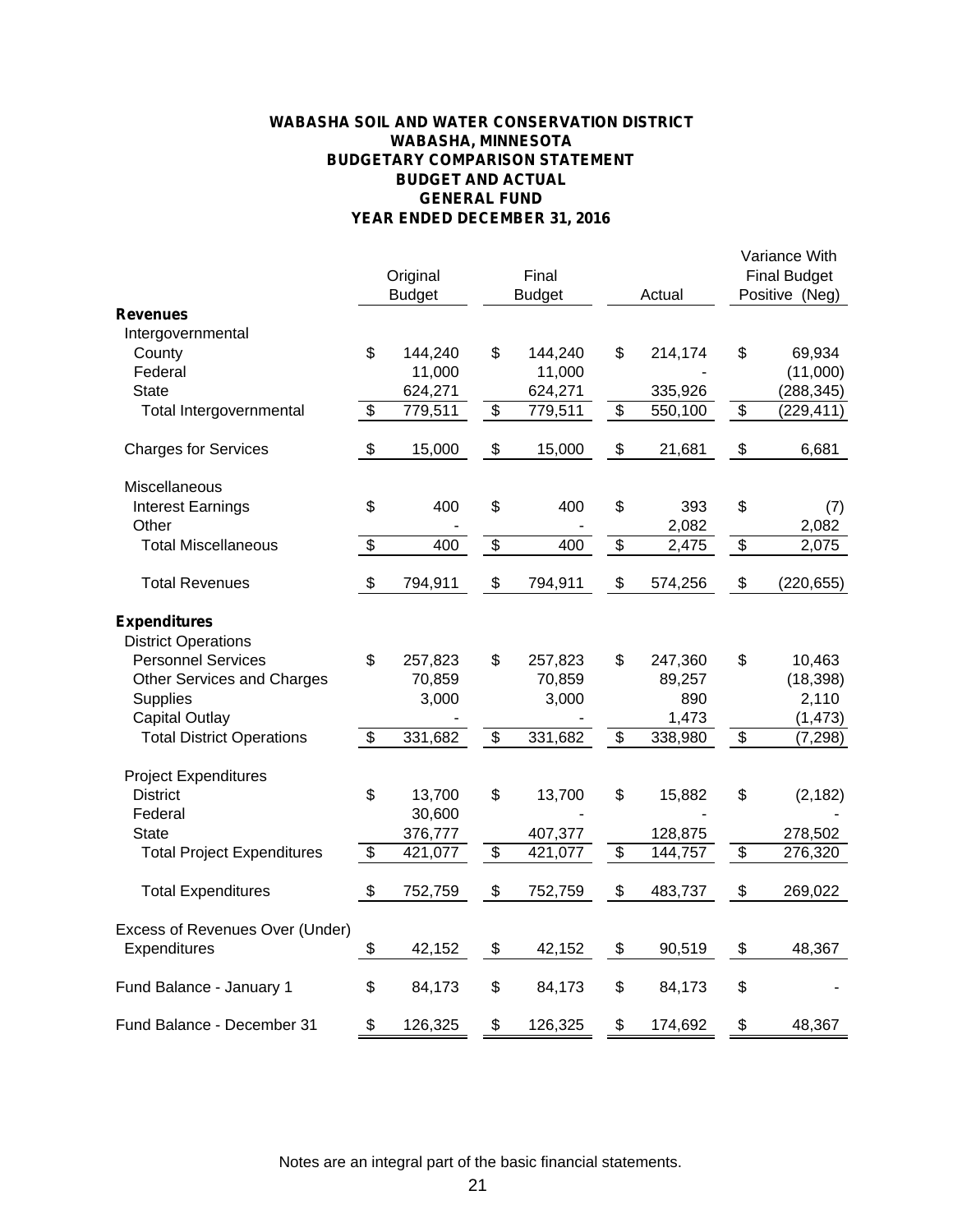#### **WABASHA SOIL AND WATER CONSERVATION DISTRICT WABASHA, MINNESOTA**

#### **SCHEDULE OF CONTRIBUTIONS GENERAL EMPLOYEES RETIREMENT FUND DECEMBER 31, 2016**

|                    |    |                                          |    | Contributions in<br>Relation to the      |                                                   |  |                          |     |                        |                                                                        |  |
|--------------------|----|------------------------------------------|----|------------------------------------------|---------------------------------------------------|--|--------------------------|-----|------------------------|------------------------------------------------------------------------|--|
| <b>Fiscal Year</b> |    | Statutorily<br>Required<br>Contributions |    | Statutorily<br>Required<br>Contributions | Contribution<br>Deficiency<br>(Excess)<br>$(a-b)$ |  |                          |     | <b>Covered Payroll</b> | Contributions as<br>a Percentage of<br><b>Covered Payroll</b><br>(b/c) |  |
| Ending             |    | (a)<br>(b)                               |    |                                          |                                                   |  |                          |     | (c)                    |                                                                        |  |
| 2015               | \$ | 12,994                                   | \$ | 12.994                                   | \$                                                |  | $\overline{\phantom{a}}$ | -\$ | 173.249                | 7.50%                                                                  |  |
| 2016               | \$ | 13,099                                   |    | 13,099                                   | \$                                                |  | $\sim$ $-$               | \$  | 174,651                | 7.50%                                                                  |  |

\* This schedule is intended to show information for ten years. Additional years will be displayed as they become available. The amounts presented for each year-end were determined December 31.

#### **SCHEDULE OF PROPORTIONATE SHARE OF NET PENSION LIABILITY GENERAL EMPLOYEES RETIREMENT FUND DECEMBER 31, 2016**

|                    |                                    |         |                          |      |                 | Employer's               |                                   |
|--------------------|------------------------------------|---------|--------------------------|------|-----------------|--------------------------|-----------------------------------|
|                    |                                    |         |                          |      |                 | Proportionate            |                                   |
|                    |                                    |         |                          |      |                 | Share of the Net         |                                   |
|                    |                                    |         | Employer's               |      |                 | <b>Pension Liability</b> | <b>Plan Fiduciary</b>             |
|                    | Employer's                         |         | Proportionate            |      |                 | (Asset) as a             | Net Position as a                 |
|                    | Proportion of Net Share of the Net |         |                          |      |                 | Percentage of            | Percentage of                     |
| <b>Fiscal Year</b> | Pension Liability                  |         | <b>Pension Liability</b> |      | Covered Payroll |                          | Covered Payroll the Total Pension |
| Ending             | (Asset)                            | (Asset) | (a)                      |      | (b)             | (a/b)                    | Liability                         |
|                    |                                    |         |                          |      |                 |                          |                                   |
| 2015               | $0.0023\%$ \$                      |         | 119,198                  | - \$ | 170,509         | 69.91%                   | 78.19%                            |
| 2016               | $0.0032\%$ \$                      |         | 259,824                  | S    | 172.136         | 150.94%                  | 68.90%                            |

\* This schedule is intended to show information for ten years. Additional years will be displayed as they become available. The amounts presented for each fiscal year were determined June 30.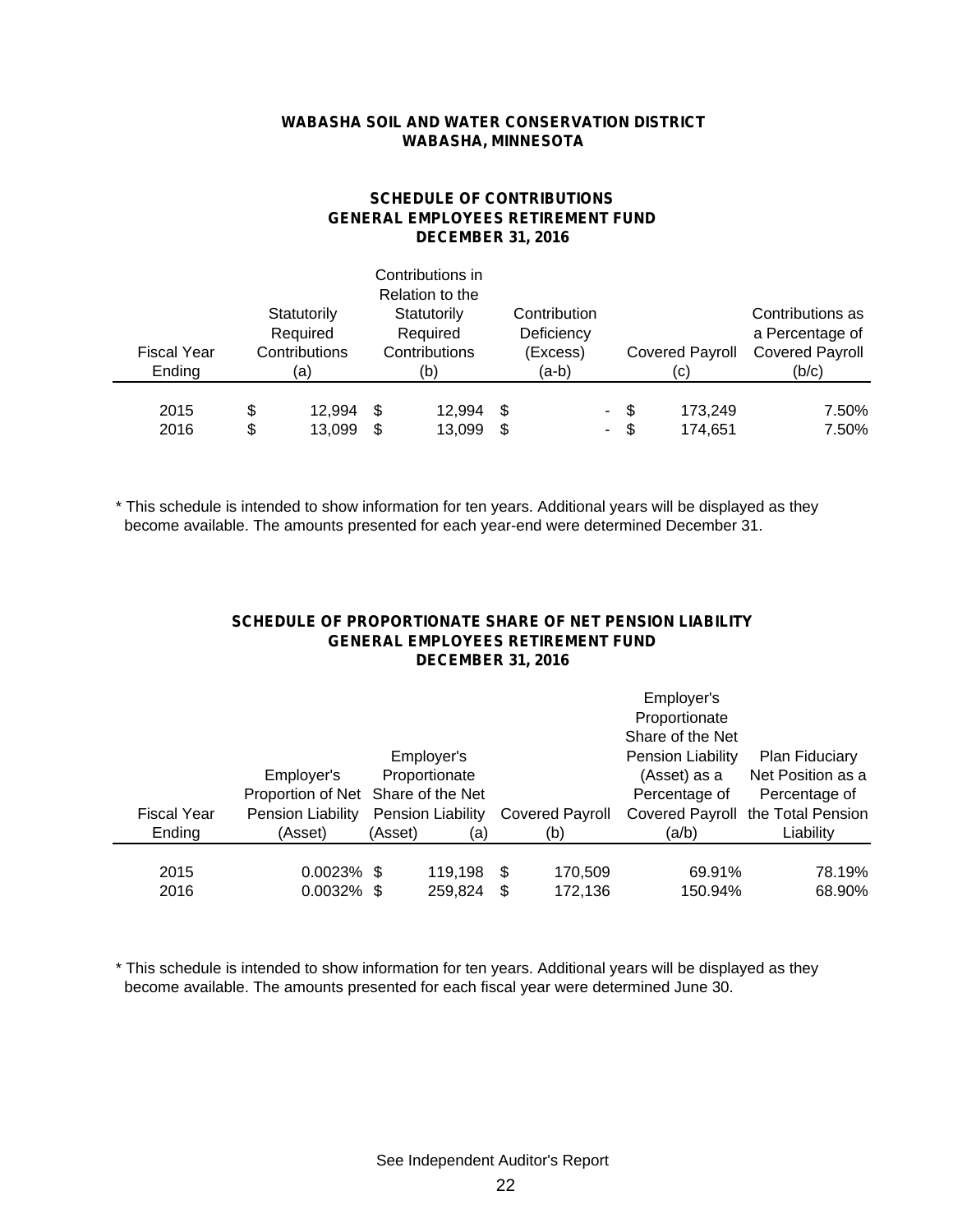# **PETERSON COMPANY LTD.**

## **MINNESOTA LEGAL COMPLIANCE REPORT**

Board of Supervisors Wabasha Soil and Water Conservation District Wabasha, Minnesota

We have audited, in accordance with auditing standards generally accepted in the United States of America, and the standards applicable to financial audits contained in *Government Auditing Standards* (issued by the Comptroller General of the United States), the financial statements of Wabasha Soil and Water Conservation District of Wabasha, Minnesota, as of and for the year ended December 31, 2016, and the related notes to the financial statements, which collectively comprise the Wabasha Soil and Water Conservation District's basic financial statements, and have issued our report thereon dated October 4, 2017.

The *Minnesota Legal Compliance Audit Guide for Political Subdivisions*, promulgated by the State Auditor pursuant to Minnesota Statutes 6.65, contains six categories of compliance to be tested: contracting and bidding, deposits and investments, conflicts of interest, public indebtedness, claims and disbursements, and miscellaneous provisions. Our audit considered all of the listed categories, except that we did not test for compliance with the provisions for public indebtedness because the District is not allowed to issue debt.

In connection with our audit, Wabasha Soil and Water Conservation District failed to comply with the Deposits and Investment provisions of the *Minnesota Legal Compliance Audit Guide for Political Subdivisions*. However, our audit was not directed primarily toward obtaining the knowledge of such noncompliance. Accordingly, had we performed additional procedures, other matters may have come to our attention regarding the Wabasha Soil and Water Conservation District's noncompliance with the above referenced provisions.

The purpose of this report is solely to describe the scope of our testing of compliance and the results of that testing, and not to provide an opinion on compliance. Accordingly, this communication is not suitable for any other purpose.

Peterson Company Ltd

PETERSON COMPANY LTD. Certified Public Accountants Waconia, Minnesota

October 4, 2017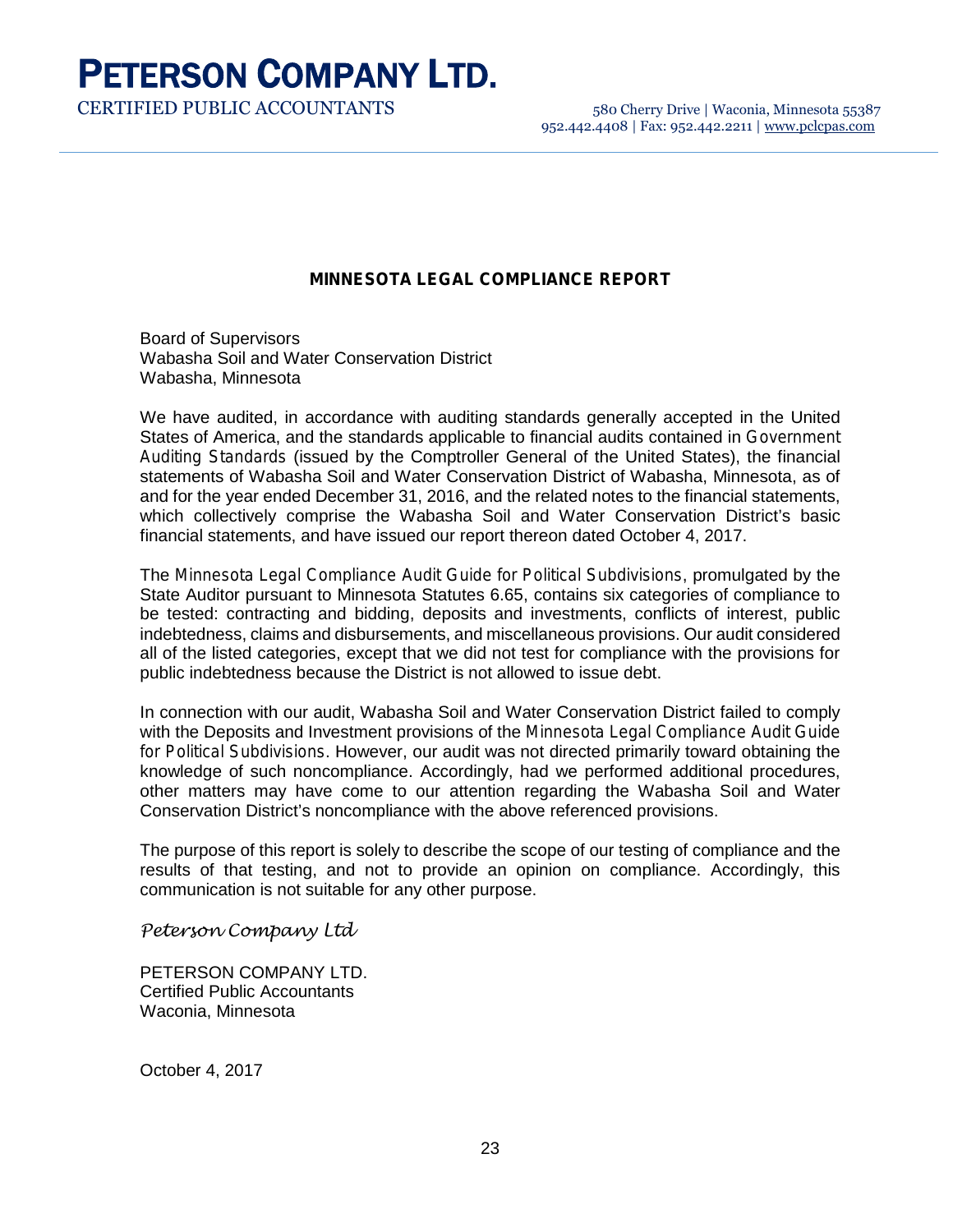# **PETERSON COMPANY LTD.**

#### **INDEPENDENT AUDITOR'S REPORT ON INTERNAL CONTROL OVER FINANCIAL REPORTING AND ON COMPLIANCE AND OTHER MATTERS BASED ON AN AUDIT OF FINANCIAL STATEMENTS PERFORMED IN ACCORDANCE WITH** *GOVERNMENT AUDITING STANDARDS*

Board of Supervisors Wabasha Soil and Water Conservation District Wabasha, Minnesota

We have audited, in accordance with the auditing standards generally accepted in the United States of America and the standards applicable to financial audits contained in *Government Auditing Standards* issued by the Comptroller General of the United States, the financial statements of the governmental activities of Wabasha Soil and Water Conservation District, Wabasha, Minnesota, as of and for the year ended December 31, 2016, and the related notes to the financial statements, which collectively comprise Wabasha Soil and Water Conservation District's basic financial statements, and have issued our report thereon dated October 4, 2017.

#### **Internal Control Over Financial Reporting**

In planning and performing our audit of the financial statements, we considered Wabasha Soil and Water Conservation District's internal control over financial reporting to determine the audit procedures that are appropriate in the circumstances for the purpose of expressing our opinions on the financial statements, but not for the purpose of expressing an opinion on the effectiveness of Wabasha Soil and Water Conservation District's internal control over financial reporting. Accordingly, we do not express an opinion on the effectiveness of Wabasha Soil and Water Conservation District's internal control over financial reporting.

A *deficiency* in internal control over financial reporting exists when the design or operation of a control does not allow management or employees in the normal course of performing their assigned functions to prevent, or detect and correct, misstatements on a timely basis. A material *weakness* is a deficiency or a combination of deficiencies in internal control over financial reporting, such that there is a reasonable possibility that a material misstatement of the entity's financial statements will not be prevented, or detected and corrected, on a timely basis. A *significant deficiency* is a deficiency or a combination of deficiencies in internal control over financial reporting that is less severe than a material weakness, yet important enough to merit attention by those charged with governance.

Our consideration of internal control over financial reporting was for the limited purpose described in the first paragraph of this section and was not designed to identify all deficiencies in internal control over financial reporting that might be material weaknesses or significant deficiencies. Given these limitations, during our audit we did not identify any deficiencies in internal control over financial reporting that we consider to be material weaknesses. However, material weaknesses may exist that have not been identified.